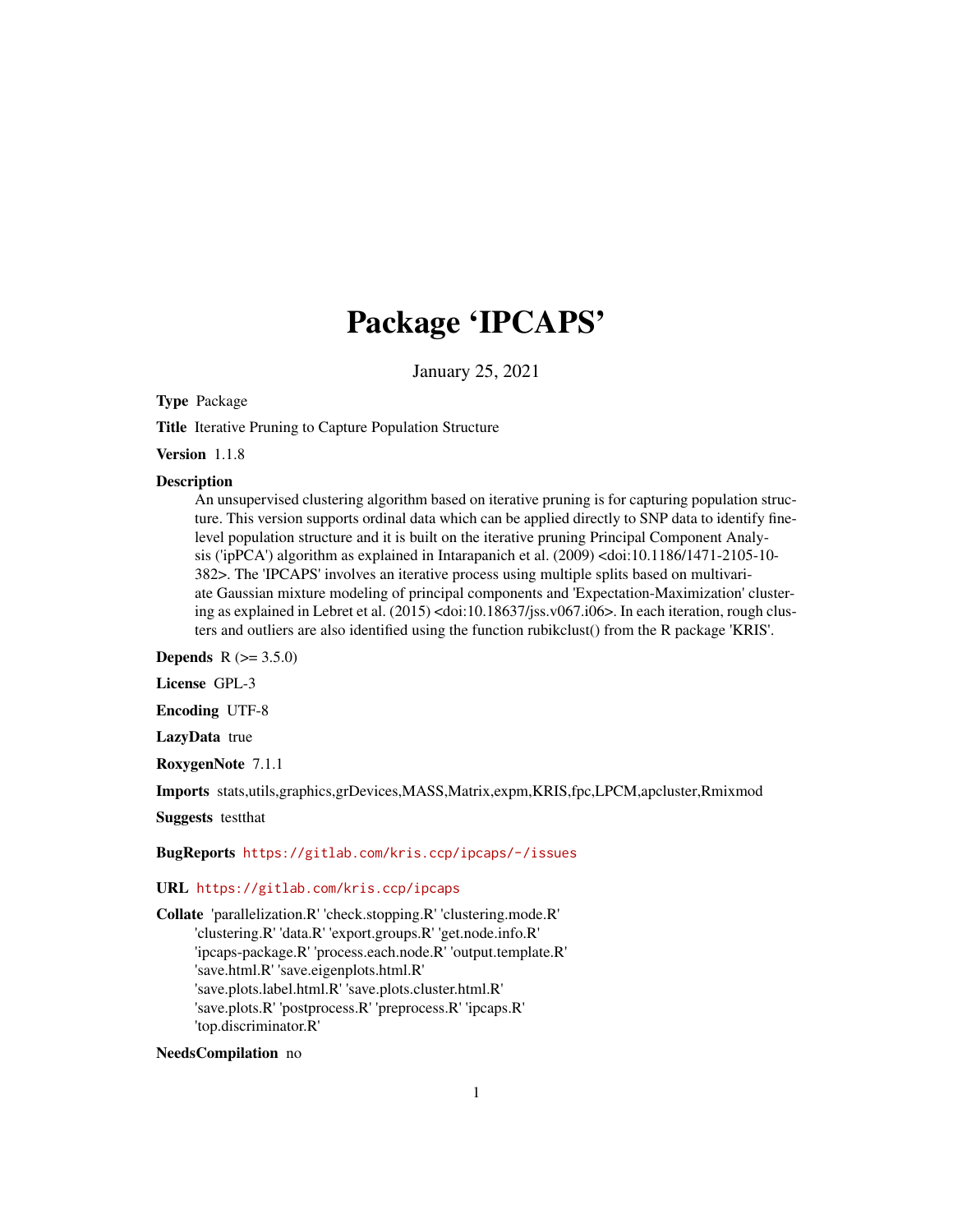Author Kridsadakorn Chaichoompu [aut, cre], Kristel Van Steen [aut], Fentaw Abegaz [aut], Sissades Tongsima [aut], Philip Shaw [aut], Anavaj Sakuntabhai [aut], Luisa Pereira [aut]

Maintainer Kridsadakorn Chaichoompu <kridsadakorn@biostatgen.org>

Repository CRAN

Date/Publication 2021-01-25 17:00:15 UTC

# R topics documented:

|                                                                                                                      | 3              |
|----------------------------------------------------------------------------------------------------------------------|----------------|
|                                                                                                                      | 3              |
|                                                                                                                      | $\overline{4}$ |
|                                                                                                                      | 5              |
|                                                                                                                      | 6              |
|                                                                                                                      | 6              |
|                                                                                                                      | $\overline{7}$ |
|                                                                                                                      | 7              |
|                                                                                                                      | 8              |
|                                                                                                                      | 9              |
|                                                                                                                      | -13            |
|                                                                                                                      | 13             |
|                                                                                                                      |                |
|                                                                                                                      | 14             |
|                                                                                                                      |                |
|                                                                                                                      |                |
|                                                                                                                      |                |
|                                                                                                                      |                |
|                                                                                                                      |                |
|                                                                                                                      |                |
|                                                                                                                      | <sup>20</sup>  |
|                                                                                                                      | 21             |
| save.plots.cluster.html $\ldots \ldots \ldots \ldots \ldots \ldots \ldots \ldots \ldots \ldots \ldots \ldots \ldots$ | 22             |
| save.plots.label.html $\ldots \ldots \ldots \ldots \ldots \ldots \ldots \ldots \ldots \ldots \ldots \ldots \ldots$   | -23            |
|                                                                                                                      | 24             |
|                                                                                                                      |                |

**Index** [27](#page-26-0)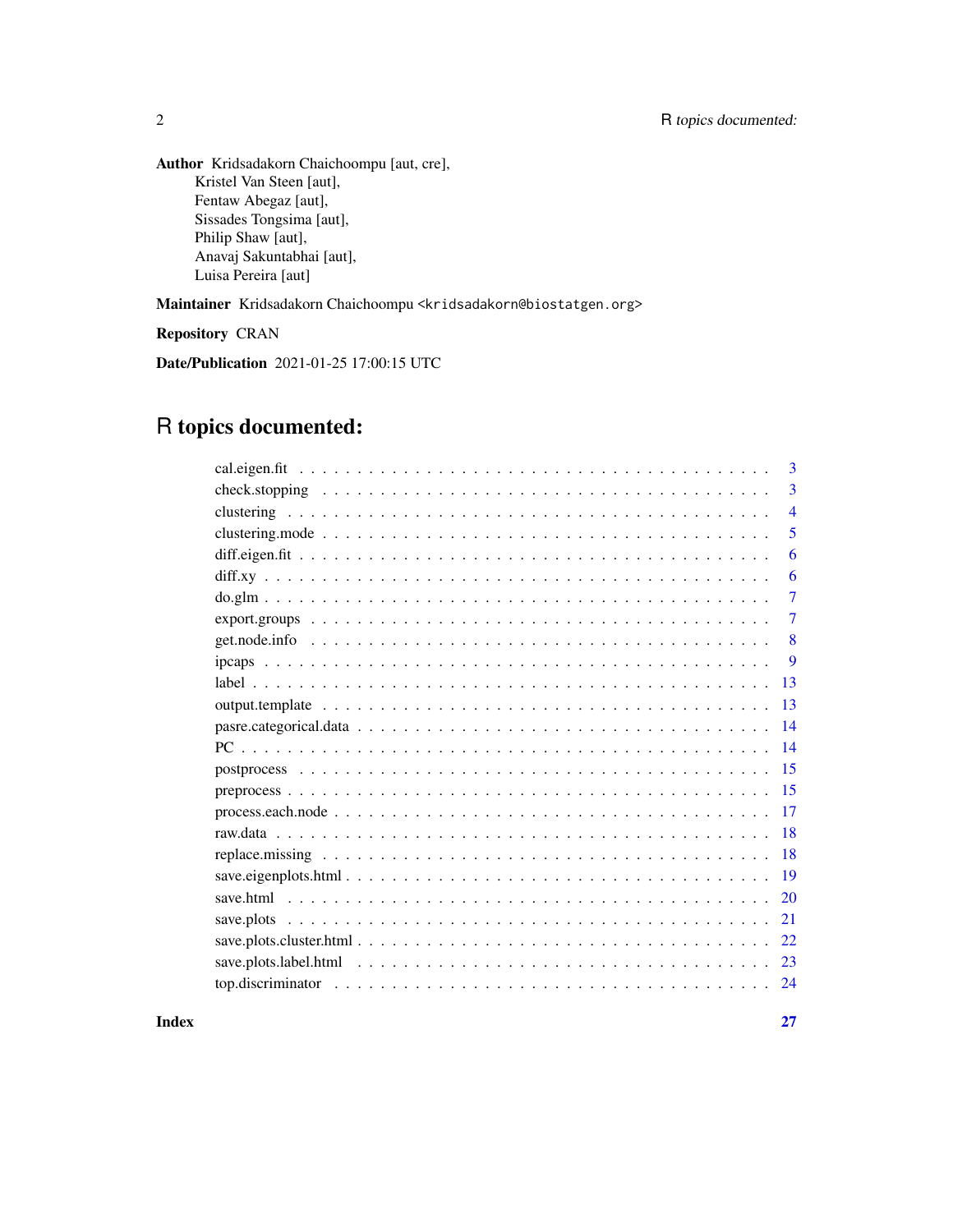<span id="page-2-0"></span>cal.eigen.fit *(Internal function) Calculae a vector of EigenFit values, internally used for parallelization*

# Description

(Internal function) Calculae a vector of EigenFit values, internally used for parallelization

# Usage

cal.eigen.fit(eigen.value)

# Arguments

eigen.value A vector of Eigenvalues return from [svd](#page-0-0) (\$d), rARPACK::svds (\$d), [eigen](#page-0-0) (\$values) or rARPACK::eigs (\$values).

#### Value

A vector of all possible values for EigenFit.

| check.stopping | (Internal function) Check whether the IPCAPS process meets the stop- |
|----------------|----------------------------------------------------------------------|
|                | <i>ping criterion.</i>                                               |

# Description

(Internal function) Check whether the IPCAPS process meets the stopping criterion.

#### Usage

```
check.stopping(eigen.value, threshold)
```

| eigen.value | A vector of Eigenvalues return from svd (\$d), rARPACK::svds (\$d), eigen<br>$(\text{Svalues})$ or $\text{rARPACK}:$ eigs $(\text{Svalues})$ . |
|-------------|------------------------------------------------------------------------------------------------------------------------------------------------|
| threshold   | A threshold or a cutoff to stop the IPCAPS process. Also see ipcaps (the pa-<br>rameter threshold).                                            |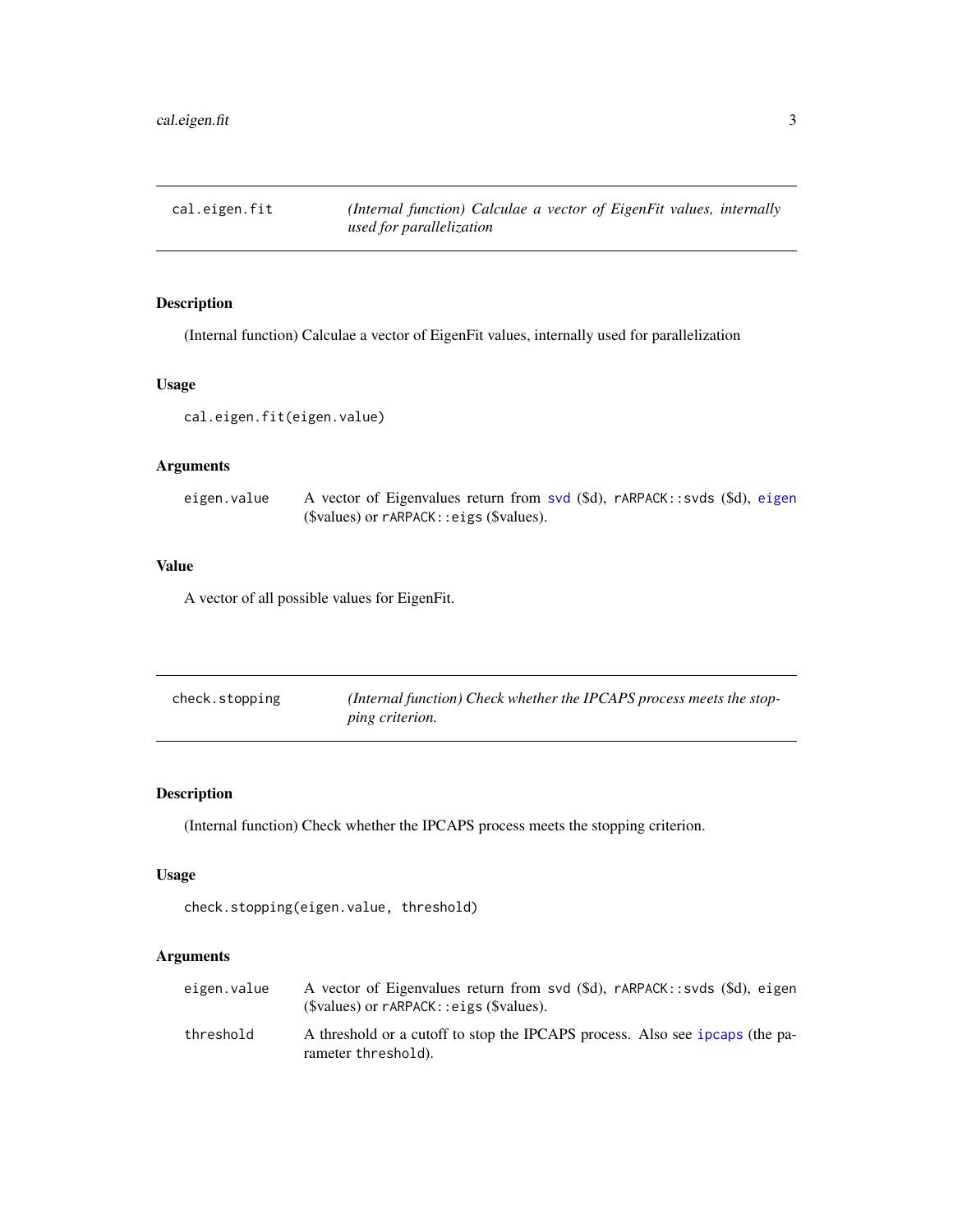<span id="page-3-0"></span>A list containing status, eigen.value, eigen.fit, threshold, and no.significant.PC as explained below:

- \$status is either 0 representing that the criterion is not met, or 1 representing that the criterion is met.
- \$eigen.value is a vector of Eigenvalues as the input parameter.
- \$eigen.fit is a vector of EigenFit values.
- \$threshold is a threashold as the input parameter.
- \$no.significant.PC is an estimated number of sinificant principal components (PC).

clustering *(Internal function) Perform the clustering process of IPCAPS*

# Description

(Internal function) Perform the clustering process of IPCAPS

# Usage

```
clustering(
  dataframe,
  node = 1,
  result.dir,
  threshold,
  min.fst,
  \text{method} = \text{"mix"},
  min.in.group = 20,datatype = "snp",
  nonlinear = FALSE
)
```

| dataframe  | A data frame containing raw.data (matrix or data frame), label (vector), and<br>index (vector). raw.data represents a matrix of subset of input data. label<br>represents a vector of labels for all rows of raw.data. index represents a vector<br>of indexes that are selected from the original input data. |
|------------|----------------------------------------------------------------------------------------------------------------------------------------------------------------------------------------------------------------------------------------------------------------------------------------------------------------|
| node       | An integer representing the current node number which is being analyzed.                                                                                                                                                                                                                                       |
| result.dir | An output directory                                                                                                                                                                                                                                                                                            |
| threshold  | A threshold or a cutoff to stop the IPCAPS process. Also see ipcaps (the pa-<br>rameter threshold).                                                                                                                                                                                                            |
| min.fst    | A number represents a cutoff for mininum Fst value.                                                                                                                                                                                                                                                            |
| method     | A clustering method selected from the ipcaps function. See ipcaps for avail-<br>able methods.                                                                                                                                                                                                                  |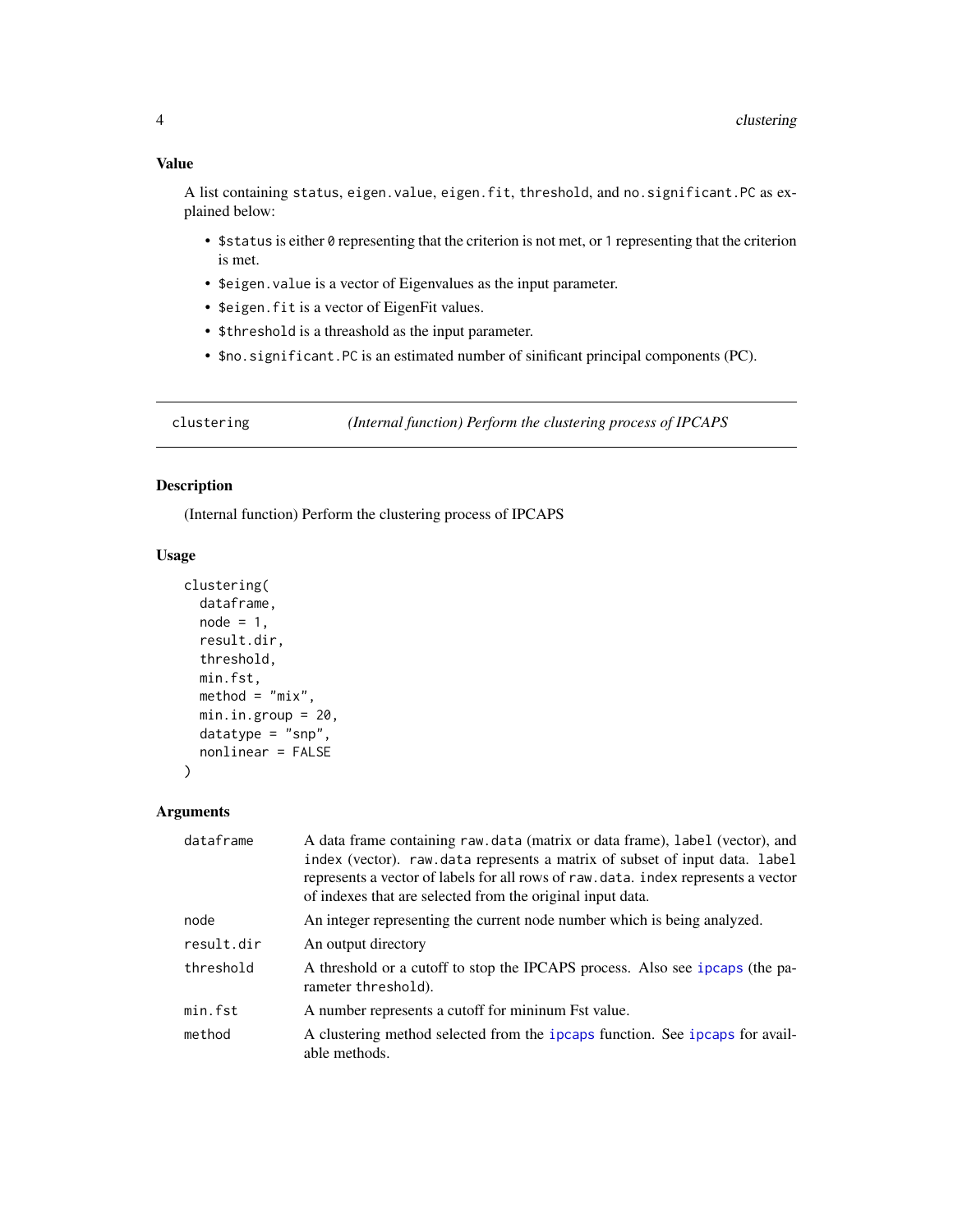<span id="page-4-0"></span>

| min.in.group | A integer represents a minimum number of group members.                                                                                                                                   |
|--------------|-------------------------------------------------------------------------------------------------------------------------------------------------------------------------------------------|
| datatype     | To specify whether the input data are 'snp' or other type. Defalut = 'snp'.                                                                                                               |
| nonlinear    | (Unimplemented) To specify whether linear or non-linear method is used for<br>IPCAPS analysis. If TRUE, non-linear method is used, otherwise linear method<br>is used. Default $=$ FALSE. |

A list containing status, node, and new.index as explained below:

- \$status is either 0 representing that the criterion is not met, or 1 representing that the criterion is met.
- \$node is an integer representing the current node number which is being analyzed.
- \$new.index is a list of vectors containing a subset of indexes split from dataframe\$index according to a clustering result.

| clustering.mode | (Internal function) Select a clustering method to be used for the IP- |
|-----------------|-----------------------------------------------------------------------|
|                 | CAPS process.                                                         |

# Description

(Internal function) Select a clustering method to be used for the IPCAPS process.

# Usage

```
clustering.mode(node, work.dir, method)
```
# Arguments

| node     | An integer representing the current node number which is being analyzed.                      |
|----------|-----------------------------------------------------------------------------------------------|
| work.dir | A working directory.                                                                          |
| method   | A clustering method selected from the ipcaps function. See ipcaps for avail-<br>able methods. |

# Value

A vector of cluster assignment, for which cluster each individual belongs.

#### See Also

[ipcaps](#page-8-1)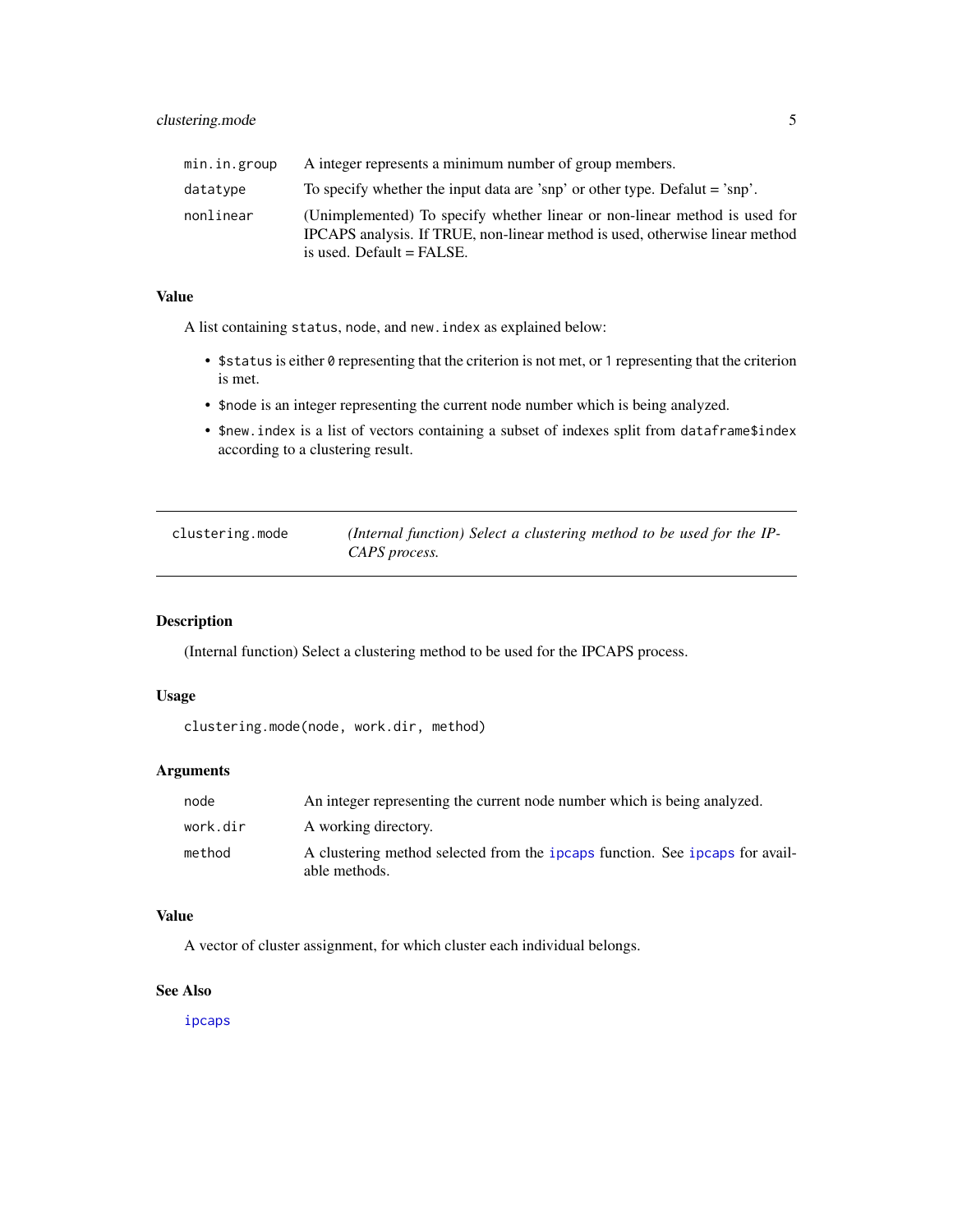<span id="page-5-0"></span> $\delta$  diff.xy

# Description

(Internal function) Calculate a vector of different values from a vector of EigenFit values, internally used for parallelization

# Usage

## S3 method for class 'eigen.fit' diff(eigen.value)

# Arguments

| eigen.value | A vector of Eigenvalues return from svd (\$d), rARPACK::svds (\$d), eigen |  |
|-------------|---------------------------------------------------------------------------|--|
|             | $$values)$ or $r$ ARPACK:: eigs $$values)$ .                              |  |

# Value

A vector of different values from a vector of EigenFit values

| diff.xy | (Internal function) Check the different value of $X$ and $Y$ , internally used |
|---------|--------------------------------------------------------------------------------|
|         | for parallelization                                                            |

# Description

(Internal function) Check the different value of X and Y, internally used for parallelization

# Usage

## S3 method for class 'xy' diff(x, y)

# Arguments

| x | The first number  |
|---|-------------------|
| v | The second number |

# Value

The different number of x and y.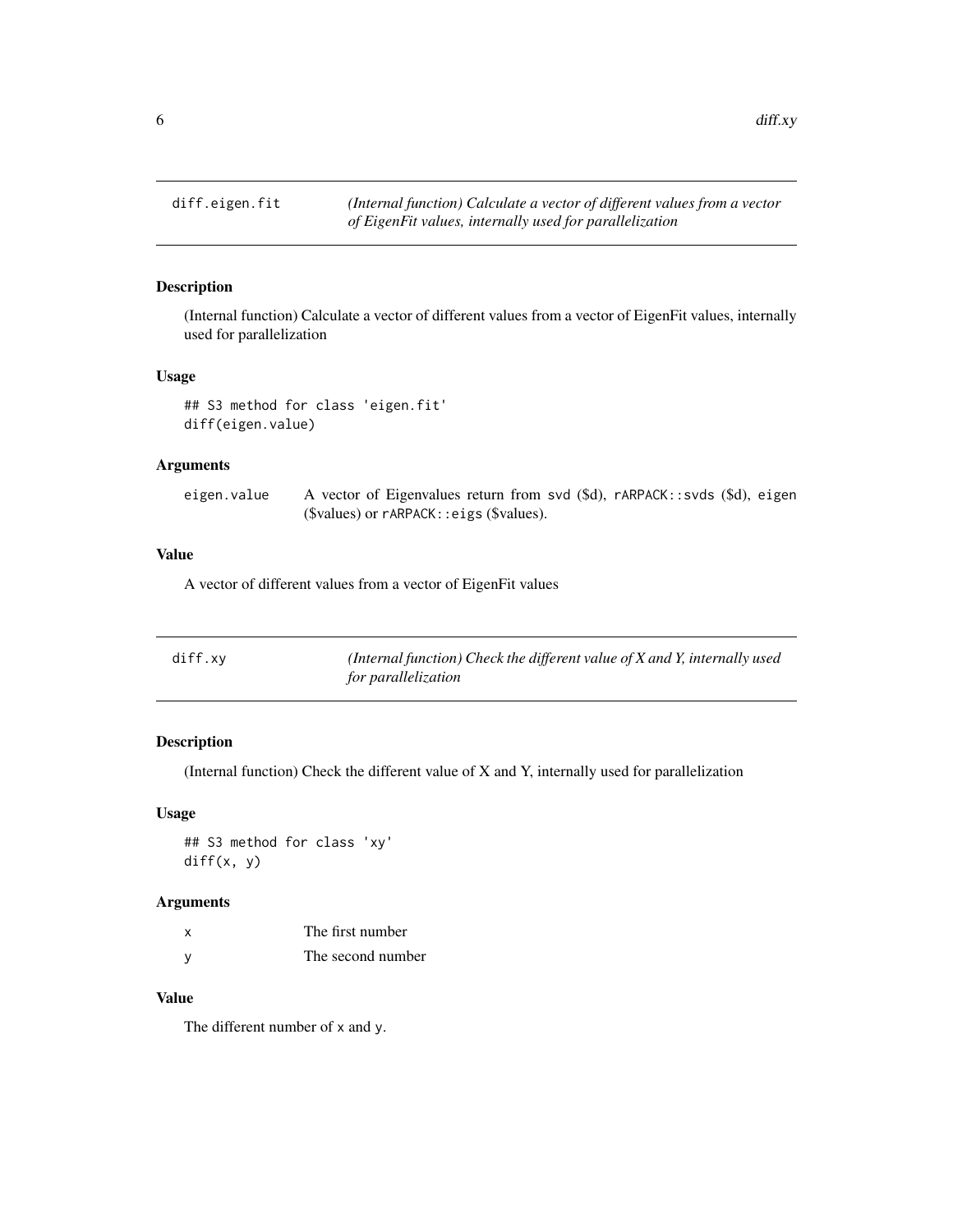<span id="page-6-0"></span>

# Description

(Internal function) Perform regression models, internally used for parallelization

#### Usage

do.glm(X, PC, method = "linear")

# Arguments

|        | A vector of data                                                                                                                     |
|--------|--------------------------------------------------------------------------------------------------------------------------------------|
| PC     | A matrix of principal components                                                                                                     |
| method | Specify a method to be used for regression model, which can be "linear", "pois-<br>son", and "negative.binomial". Default = "linear" |

# Value

A vector of residuals computed from regression model

| export.groups | Export the IPCAPS result to a text file |
|---------------|-----------------------------------------|
|---------------|-----------------------------------------|

# Description

Export clustering result of [ipcaps](#page-8-1) to text file called 'groups.txt'.

# Usage

```
export.groups(result.dir)
```
# Arguments

result.dir A result directory as the \$output object returned from the [ipcaps](#page-8-1) function.

# Details

After running, this function exports the file called 'groups.txt' to the same result directory. If 'groups.txt' already exists in the result directory, the exported file is changed to 'groups1.txt', 'groups2.txt', 'groups3.txt', ..., accordingly.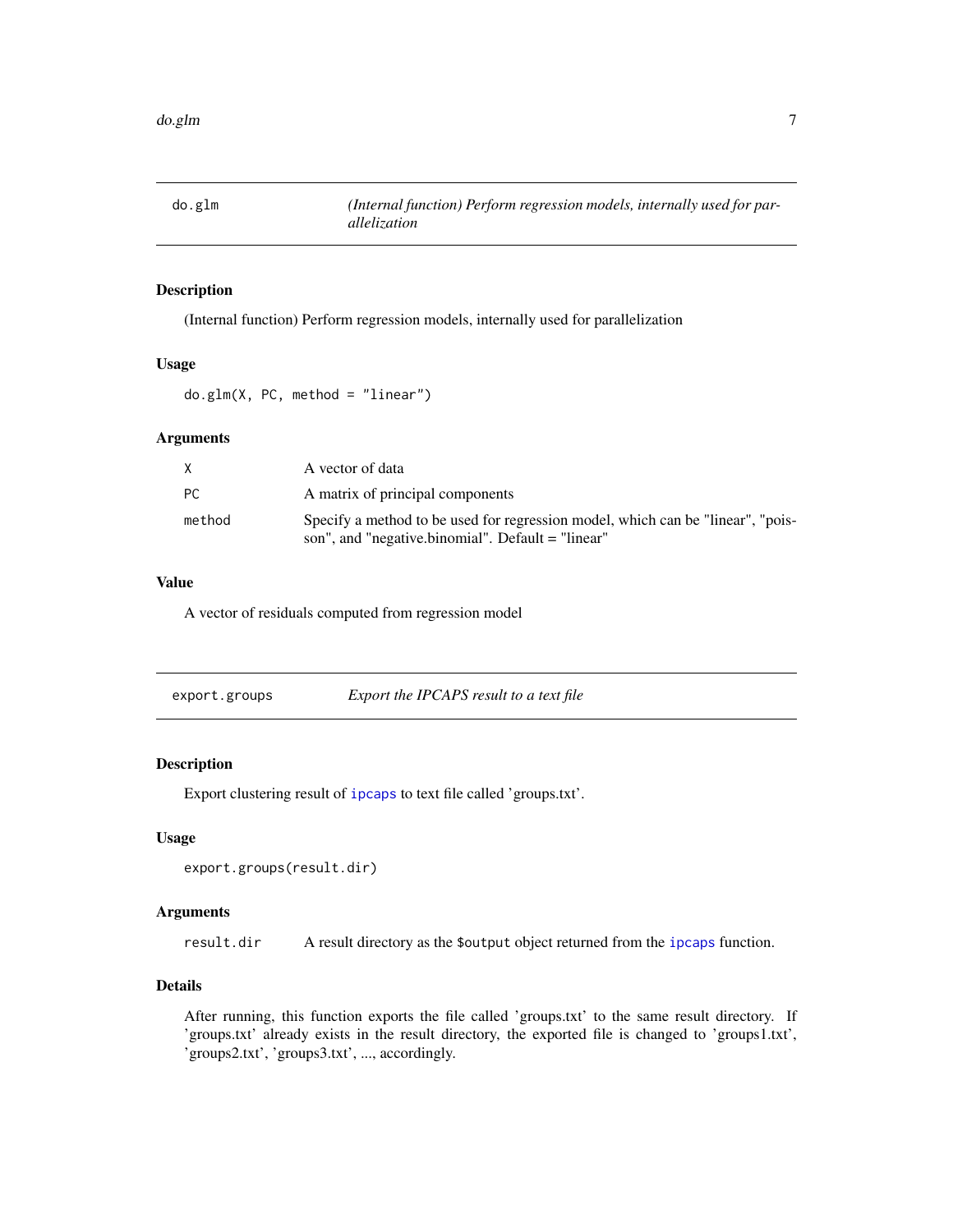<span id="page-7-0"></span>A data frame of exported data containing 4 columns; group, node, label, row.number, as described below for more details:

- group represents group membership of IPCAPS result.
- node represents node numbers of IPCAPS result.
- label represents labels of rows in orginal input data.
- row.number represents row numbers of orginal input data.

#### Examples

```
# Importantly, bed file, bim file, and fam file are required
# Use the example files embedded in the package
BED.file <- system.file("extdata","ipcaps_example.bed",package="IPCAPS")
LABEL.file <- system.file("extdata","ipcaps_example_individuals.txt.gz",package="IPCAPS")
my.cluster <- ipcaps(bed=BED.file,label.file=LABEL.file,lab.col=2,out=tempdir())
#Here, to export the IPCAPS result to a text file
exported.data <- export.groups(my.cluster$output.dir)
print(dim(exported.data))
head(exported.data)
```
get.node.info *Get the information for specified node*

# Description

Obtain the information for specified node from the output list of [ipcaps](#page-8-1).

#### Usage

get.node.info(cluster.obj, node)

| cluster.obi | A list returned from the <i>ipcaps</i> function.                                                   |
|-------------|----------------------------------------------------------------------------------------------------|
| node        | An integer representing a node number to enquire information as shown in the<br>HTML output files. |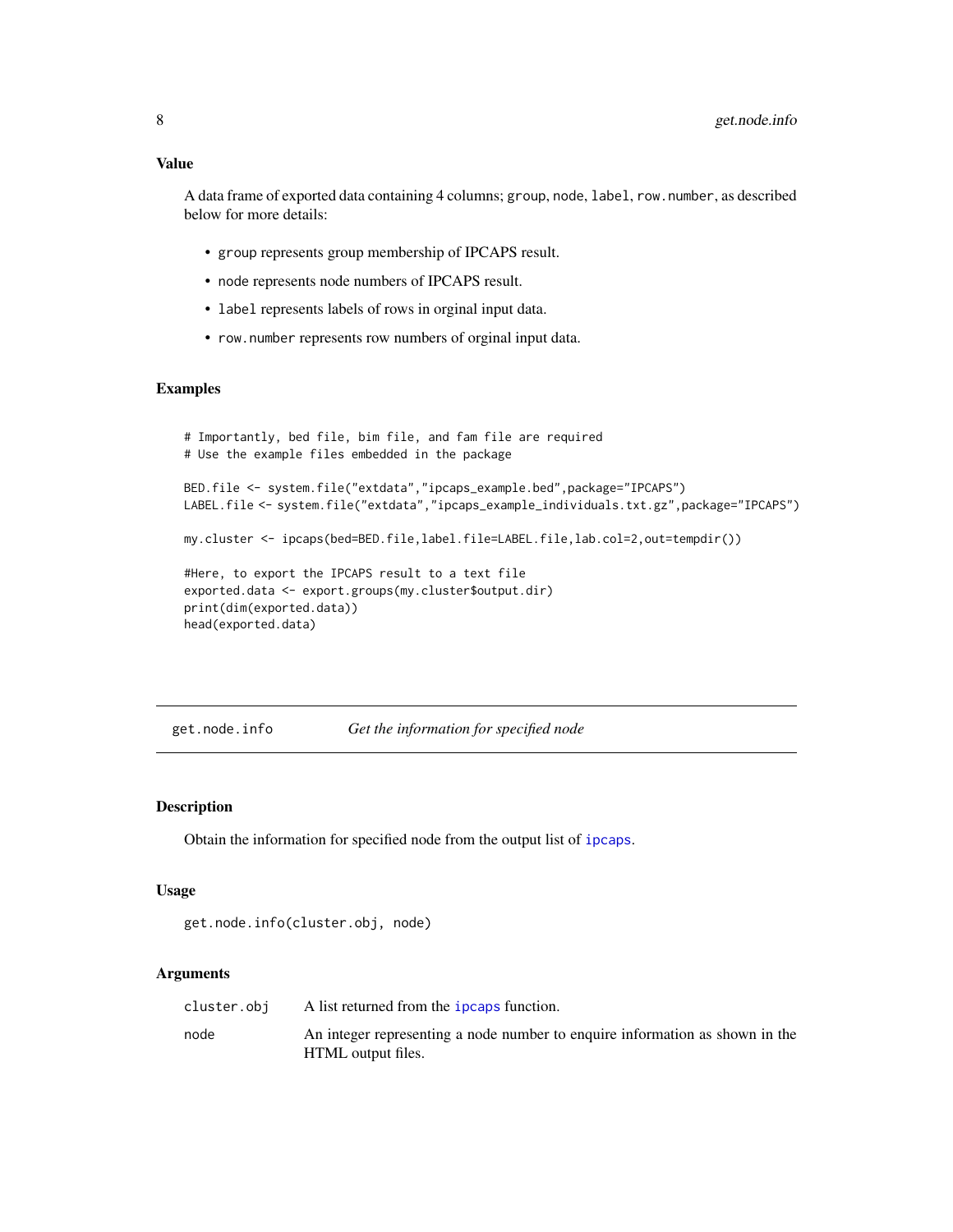#### <span id="page-8-0"></span>ipcaps and the contract of the contract of the contract of the contract of the contract of the contract of the contract of the contract of the contract of the contract of the contract of the contract of the contract of the

#### Value

The return value is NULL if node's information does not exist or a list containing PCs, eigen. fit, index, and label as explained below:

- \$PCs is a matrix of pricipal components of this node.
- \$eigen.fit is a number represeting the EigenFit value of this node.
- \$index is a vector of row number (individuals) of raw.data (input data).
- \$label is the vector of labels of all individuals that belongs to this node.

#### Examples

```
# Importantly, bed file, bim file, and fam file are required
# Use the example files embedded in the package
BED.file <- system.file("extdata","ipcaps_example.bed",package="IPCAPS")
LABEL.file <- system.file("extdata","ipcaps_example_individuals.txt.gz",package="IPCAPS")
my.cluster <- ipcaps(bed=BED.file,label.file=LABEL.file,lab.col=2,out=tempdir())
#Here, to obtain the information of specified node, for example, node 3
node.info <- get.node.info(my.cluster,3)
ls(node.info)
```
<span id="page-8-1"></span>ipcaps *Perform unsupervised clustering to capture population structure based on iterative pruning*

# Description

This version supports ordinal data which can be applied directly to SNP data to identify fine-scale population structure. It was built on the iterative pruning Principal Component Analysis (ipPCA) algorithm (Intarapanich et al., 2009; Limpiti et al., 2011). The IPCAPS involves an iterative process using multiple splits based on multivariate Gaussian mixture modeling of principal components and Clustering EM estimation (Lebret et al., 2015). In each iteration, rough clusters and outliers are also identified using our own method called rubikclust (R package **KRIS**).

#### Usage

```
ipcaps(
 bed = NA,
  rdata = NA,
 files = NA,
  label.file = NA,
  lab,col = 1,out,
 plot.as.pdf = FALSE,
```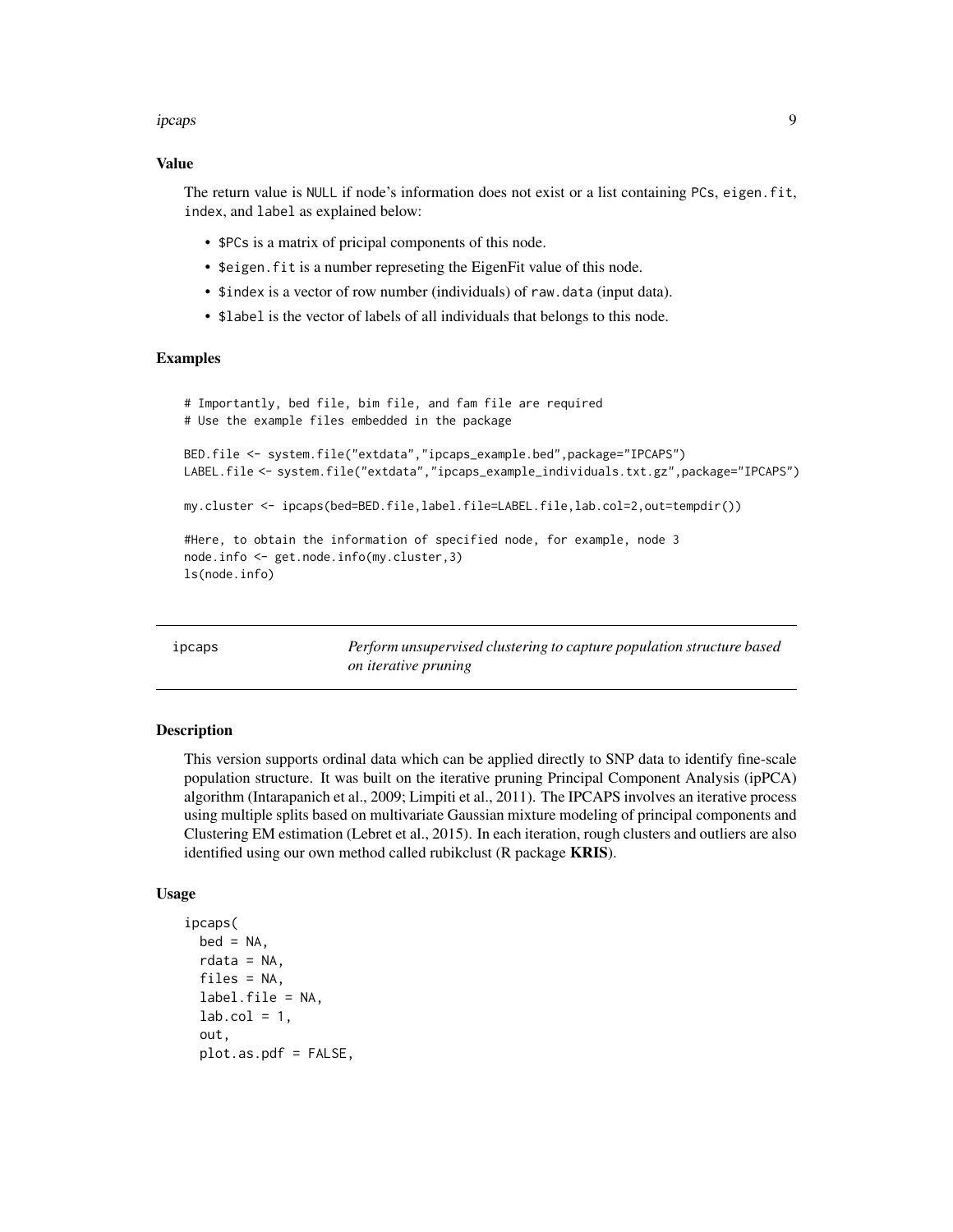10 ipcaps and the contract of the contract of the contract of the contract of the contract of the contract of the contract of the contract of the contract of the contract of the contract of the contract of the contract of

```
\text{method} = \text{"mix",}missing = NA,
  covariate = NA,
  cov.col.first = NA,
  cov.col.last = NA,
  threshold = 0.18,
  min.fst = 8e-04,min.in.group = 20,
  no.plot = FALSE
)
```

```
Arguments
```

| bed           | A PLINK binary format consists of 3 files; bed, bim, and fam. To generate<br>these files from PLINK, use option -make-bed. See more details at: http:<br>//zzz.bwh.harvard.edu/plink/data.shtml.                                                                                                                                                                                                       |
|---------------|--------------------------------------------------------------------------------------------------------------------------------------------------------------------------------------------------------------------------------------------------------------------------------------------------------------------------------------------------------------------------------------------------------|
| rdata         | In case of re-analysis, it is convenient to run IPCAPS using the file rawdata.RData<br>generated by IPCAPS. This file contains a matrix of SNPs (raw.data) and a vec-<br>tor of labels (label).                                                                                                                                                                                                        |
| files         | IPCAPS supports SNPs encoded as 0, 1 and 2 (dosage encoding). Rows repre-<br>sent SNPs and columns represent subjects. Each column needs to be separated<br>by a space or a tab. A big text file should be divided into smaller files to load<br>faster. For instance, to input 3 files, use as: files=c('input1.txt', 'input2.txt',<br>'input3.txt').                                                 |
| label.file    | An additional useful information (called "labels" in IPCAPS) related subject,<br>for example, geographic location or disease phenotype. These labels (one at a<br>time) are used in displaying the clustering outcome of IPCAPS. A label file must<br>contain at least one column. However, it may contain more than one column in<br>which case each column need to be separated by a space or a tab. |
| lab.col       | The label in the label file to be used in the tree-like display of IPCAPS clustering<br>results.                                                                                                                                                                                                                                                                                                       |
| out           | To set an absolute path for IPCAPS output. If the specified output directory<br>already exists, result files are saved in sub-directories cluster_out, cluster_out1,<br>cluster_out2, etc.                                                                                                                                                                                                             |
| plot.as.pdf   | To export plots as PDF. When omitted, plots are saved as PNG.                                                                                                                                                                                                                                                                                                                                          |
| method        | The internal clustering method. It can be set to "mix" (rubikclust $&$ mixmod),<br>"mixmod" (Lebret et al., 2015), "clara" (R: Clustering Large Applications),<br>"pam" (R: Partitioning Around Medoids (PAM) Object), "meanshift" (Wang,<br>2016), "apcluster" (Bodenhofer et al., 2016), and "hclust" (R: Hierarchical Clus-<br>tering). Default $=$ "mix".                                          |
| missing       | Symbol used for missing genotypes. Default = NA.                                                                                                                                                                                                                                                                                                                                                       |
| covariate     | A file of covariates; one covariate per column. SNPs can be adjusted for these<br>covariates via regression modeling and residual computation.                                                                                                                                                                                                                                                         |
| cov.col.first | Refer to a covariate file, the first covariate to be considered as confounding vari-<br>able.                                                                                                                                                                                                                                                                                                          |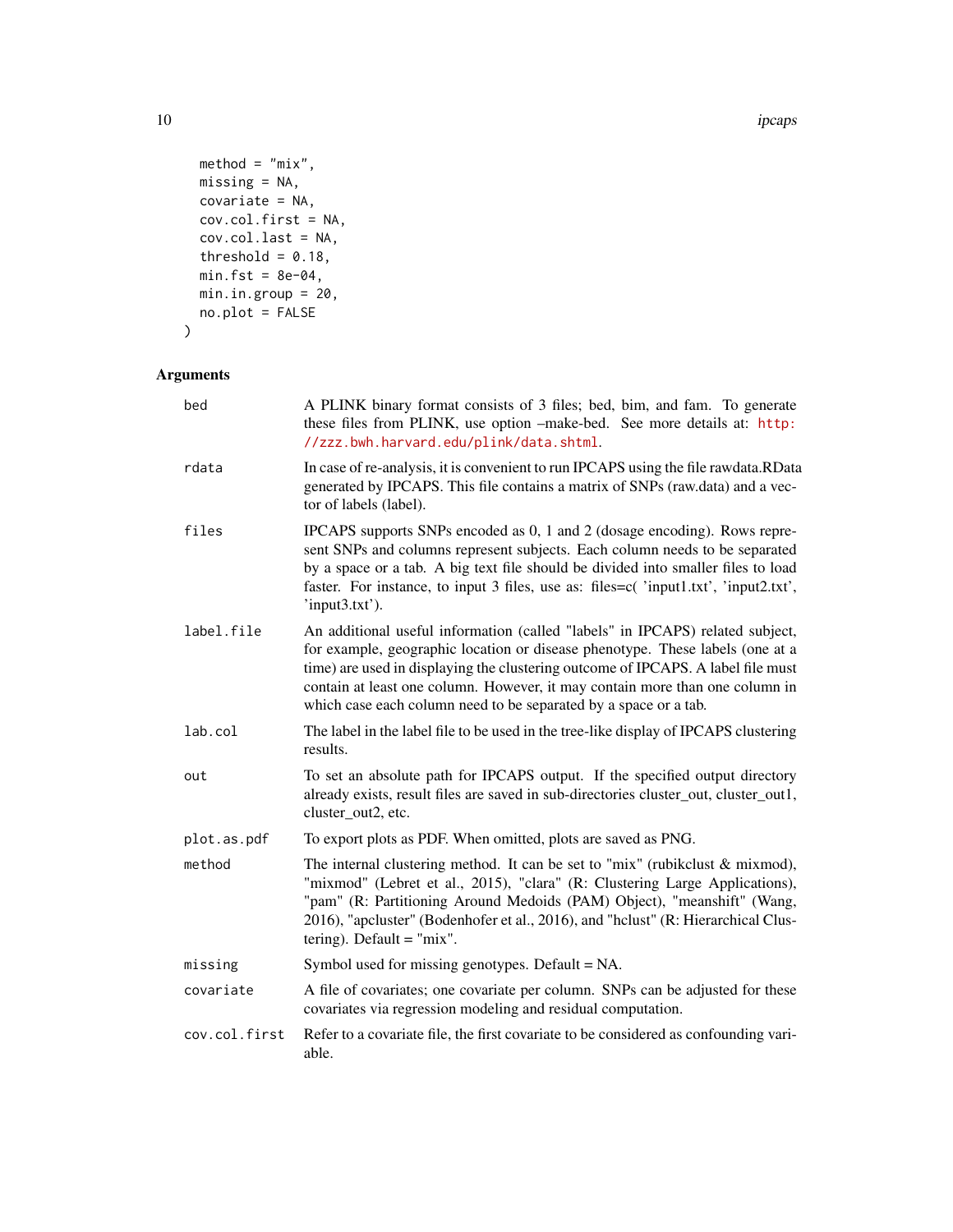#### ipcaps and the state of the state of the state of the state of the state of the state of the state of the state of the state of the state of the state of the state of the state of the state of the state of the state of the

| cov.col.last | Refer to a covariate file, the last covariate to be considered as confounding vari-<br>able. All the variables in between the cov.col.first and cov.col.last will be con-<br>sidered in the adjustment process. |
|--------------|-----------------------------------------------------------------------------------------------------------------------------------------------------------------------------------------------------------------|
| threshold    | Cutoff value for EigenFit. Possible values range from 0.03 to 0.18. The smaller,<br>the potentially finer the substructure can be. Default $= 0.18$ .                                                           |
| min.fst      | Minimum Fst between a pair of subgroups. Default $= 0.0008$ .                                                                                                                                                   |
| min.in.group | Minimum number of individuals to constitute a cluster or subgroup. Default =<br>20.                                                                                                                             |
| no.plot      | No plot is generated if this option is TRUE. This option is useful when the sys-<br>tem does not support $X$ Windows in the unix based system. Default = FALSE.                                                 |

#### Details

The computational time depends on the number of individuals. Consequentially, if large data sets are analyzed, it may be necessary first to split data into smaller files, and then load into computer memory (with parameter 'files'). Internally, the split files are merged to construct a com-prehensive matrix.

#### Value

Returns the list object containing 2 internal objects; output.dir as class character and cluster as class data.frame. The object output.dir stores a result directory. The object cluster contains 4 columns, group, node, label, and row.number. The column group contains the assigned groups from IPCAPS. The column node contains node numbers in a tree as illustrated in the HTML result files. The column label contains the given labels that is set to the parameter label. The column row.number contains indices to an input data, which is matched to row numbers of input matrix. All clustering result files are saved in one directory (as specified by out) containing assigned groups, hierarchical trees of group membership, PC plots, and binary data for further analysis.

- \$snp is a SNP matrix from BED file.
- \$snp.info is a data.frame of SNP information from BIM file.
- \$ind.info is a data.frame of individual information from FAM file.

If function return NULL, it means the input files are not in proper format.

#### References

Bodenhofer, U., Palme, J., Melkonian, C., and Kothmeier, A. (2016). apcluster : Affinity Propagation Clustering. Available at: <https://CRAN.R-project.org/package=apcluster> (Accessed March 7, 2017).

Intarapanich, A., Shaw, P. J., Assawamakin, A., Wangkumhang, P., Ngamphiw, C. , Chaichoompu, K., et al. (2009). Iterative pruning PCA improves resolution of highly structured populations. BMC Bioinformatics 10, 382. doi:10.1186/ 1471-2105-10-382.

Lebret, R., Iovleff, S., Langrognet, F., Biernacki, C., Celeux, G., and Govaert, G. (2015). Rmixmod: TheRPackage of the Model-Based Unsupervised, Supervised, and Semi-Supervised Classification-MixmodLibrary. J. Stat. Softw. 67. doi:10.18637/jss.v067.i06.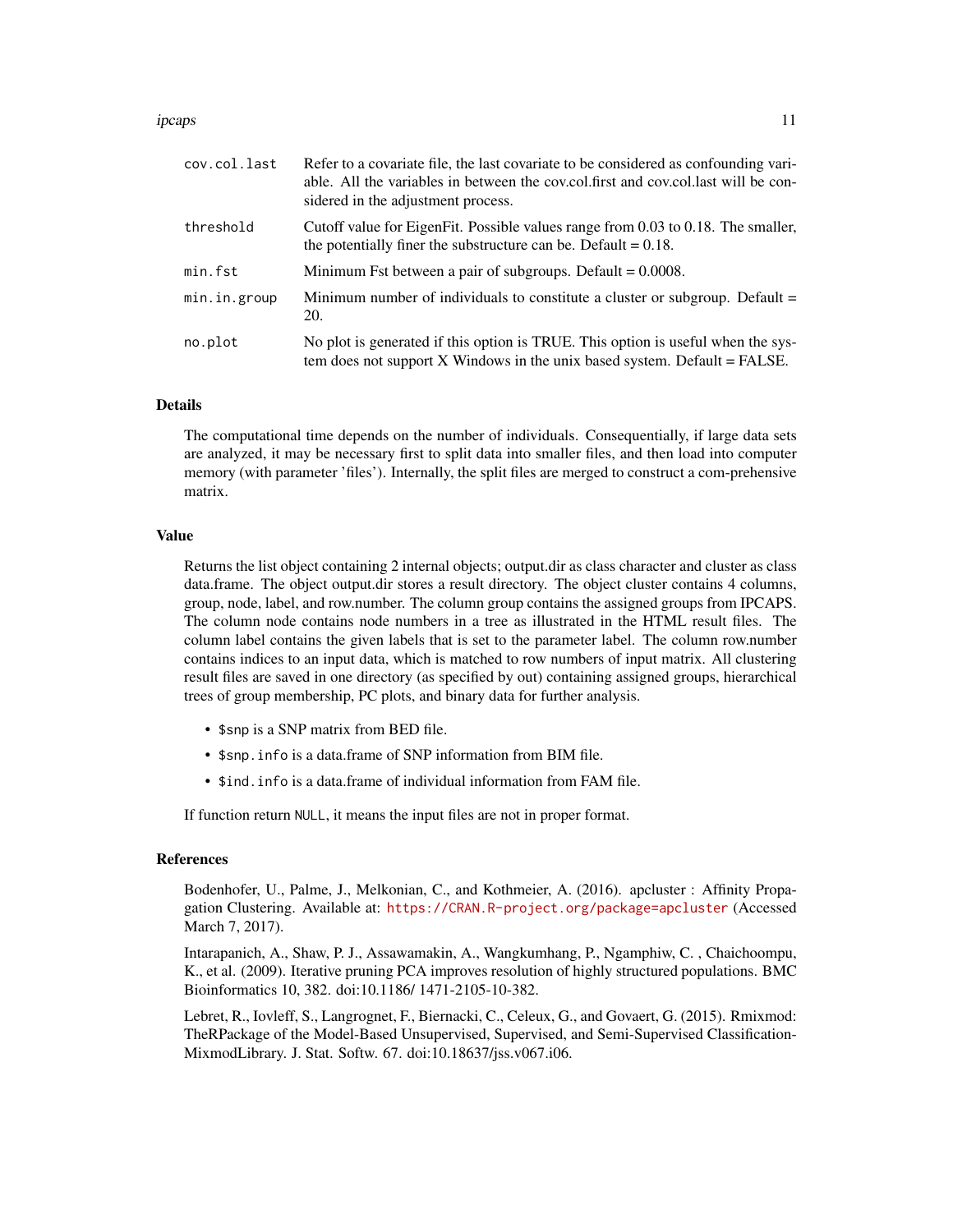Limpiti, T., Intarapanich, A., Assawamakin, A., Shaw, P. J., Wangkumhang, P., Piriyapongsa, J., et al. (2011). Study of large and highly stratified population datasets by combining iterative pruning principal component analysis and structure. BMC Bioinformatics 12, 255. doi:10.1186/1471-2105- 12- 255.

Maechler, M., Rousseeuw, P., Struyf, A., Hubert, M., and Hornik, K. (2017). cluster: Cluster Analysis Basics and Extensions.

R: Clustering Large Applications Available at: [https://stat.ethz.ch/R-manual/R-devel/libr](https://stat.ethz.ch/R-manual/R-devel/library/cluster/html/clara.html)ary/ [cluster/html/clara.html](https://stat.ethz.ch/R-manual/R-devel/library/cluster/html/clara.html) (Accessed March 7, 2017).

R Core Team (2017). R: A Language and Environment for Statistical Computing. Vienna, Austria: R Foundation for Statistical Computing Available at: <https://www.R-project.org/>.

R: Hierarchical Clustering Available at: [https://stat.ethz.ch/R-manual/R-devel/library/](https://stat.ethz.ch/R-manual/R-devel/library/stats/html/hclust.html) [stats/html/hclust.html](https://stat.ethz.ch/R-manual/R-devel/library/stats/html/hclust.html) (Accessed March 7, 2017).

R: Partitioning Around Medoids (PAM) Object Available at: [https://stat.ethz.ch/R-manual/](https://stat.ethz.ch/R-manual/R-devel/library/cluster/html/pam.object.html) [R-devel/library/cluster/html/pam.object.html](https://stat.ethz.ch/R-manual/R-devel/library/cluster/html/pam.object.html) (Accessed March 7, 2017).

Wang, M. C. and D. (2016). MeanShift: Clustering via the Mean Shift Algorithm. Available at: <https://CRAN.R-project.org/package=MeanShift> (Accessed March 7, 2017).

#### Examples

```
#Use the BED format as input
#Importantly, bed file, bim file, and fam file are required
#Use the example files embedded in the package
BED.file <- system.file("extdata", "ipcaps_example.bed", package = "IPCAPS")
LABEL.file <- system.file("extdata", "ipcaps_example_individuals.txt.gz",
                          package = "IPCAPS")
my.cluster1 <- ipcaps(bed = BED.file, label.file = LABEL.file, lab.col = 2,
out = tempdir()table(my.cluster1$cluster$label, my.cluster1$cluster$group)
# Alternatively, use a text file as input
# Use the example files embedded in the package
#text.file <- system.file("extdata", "ipcaps_example_rowVar_colInd.txt.gz",
                           package="IPCAPS")
#LABEL.file <- system.file("extdata", "ipcaps_example_individuals.txt.gz",
                            package="IPCAPS")
#my.cluster2 <- ipcaps(files = c(text.file), label.file = LABEL.file, lab.col = 2,
                        out = tempdir()#table(my.cluster2$cluster$label, my.cluster2$cluster$group)
# The other alternative way, use an R Data file as input
# Use the example file embedded in the package
#rdata.file <- system.file("extdata", "ipcaps_example.rda", package = "IPCAPS")
```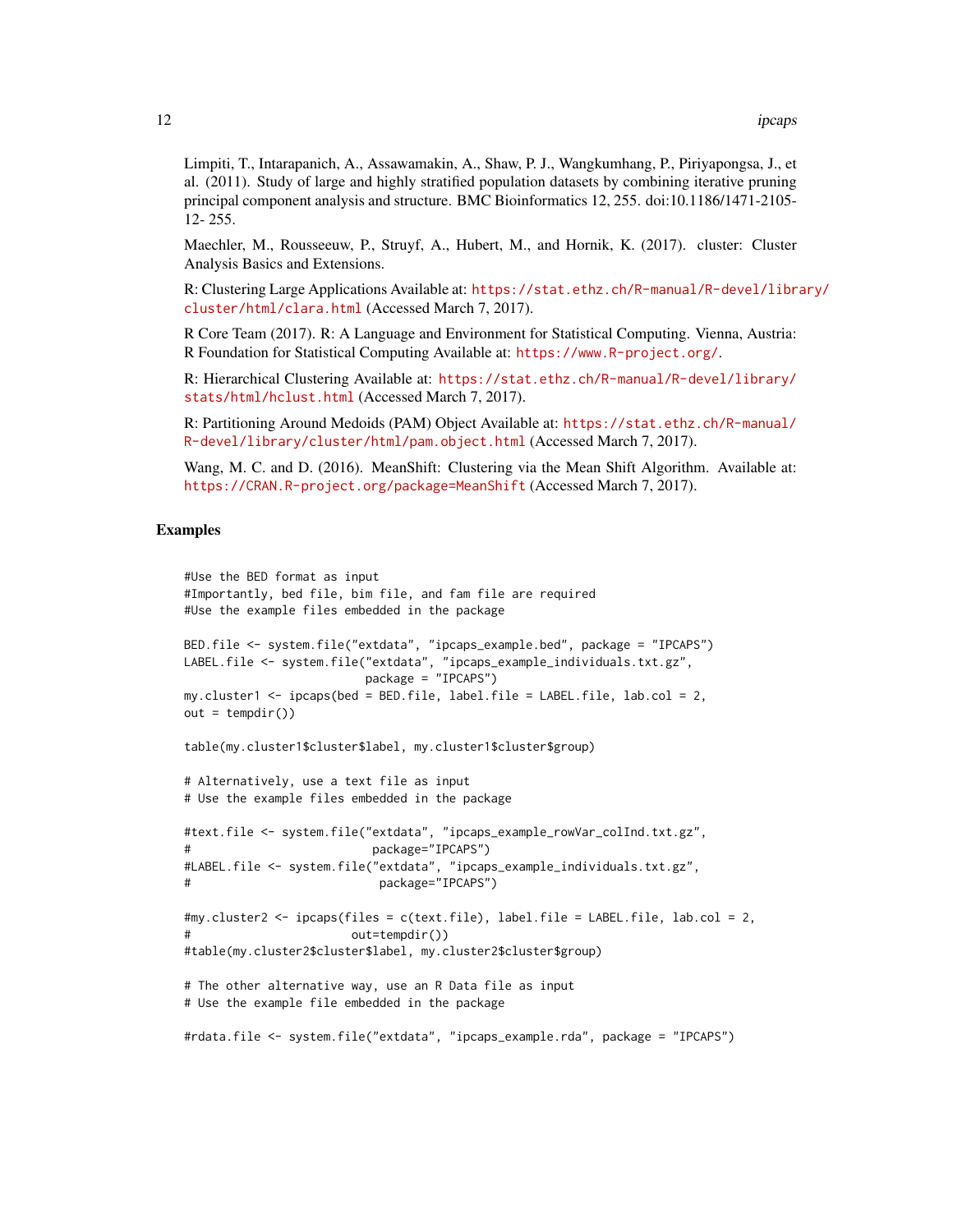#### <span id="page-12-0"></span>label 13

```
#my.cluster3 <- ipcaps(rdata = rdata.file, out = tempdir())
#table(my.cluster3$cluster$label, my.cluster3$cluster$group)
```
<span id="page-12-1"></span>label *Synthetic dataset containing population labels for the dataset* raw.data

#### Description

A dataset contains a character vector of 1,004 elements containing labels or populations of 1,004 individuals which they belong. Five populations and outliers were labeled as "pop1", "pop2", "pop3", "pop4", "pop5", and "outlier".

#### Usage

data(ipcaps\_example)

#### Format

A vector with 1,004 elements.

# See Also

[raw.data](#page-17-1) and [PC](#page-13-1)

output.template *(Internal object) The HTML output template for IPCAPS*

# Description

output.template contains \$lno\_title, \$lno\_data, \$lno\_leafnode, \$lno\_body, and \$template as explained below:

lno\_title A index number of \$template that a title of HTML file is replaced.

lno\_data A index number of \$template that a data section in the HTML file is replaced. lno\_leafnode A index number of \$template that a leaf-node section in the HTML file is replaced. lno\_body A index number of \$template that a body section in the HTML file is replaced. template A vector of characters for HTML file.

# Usage

```
output.template
```
#### Format

A list with with 5 objects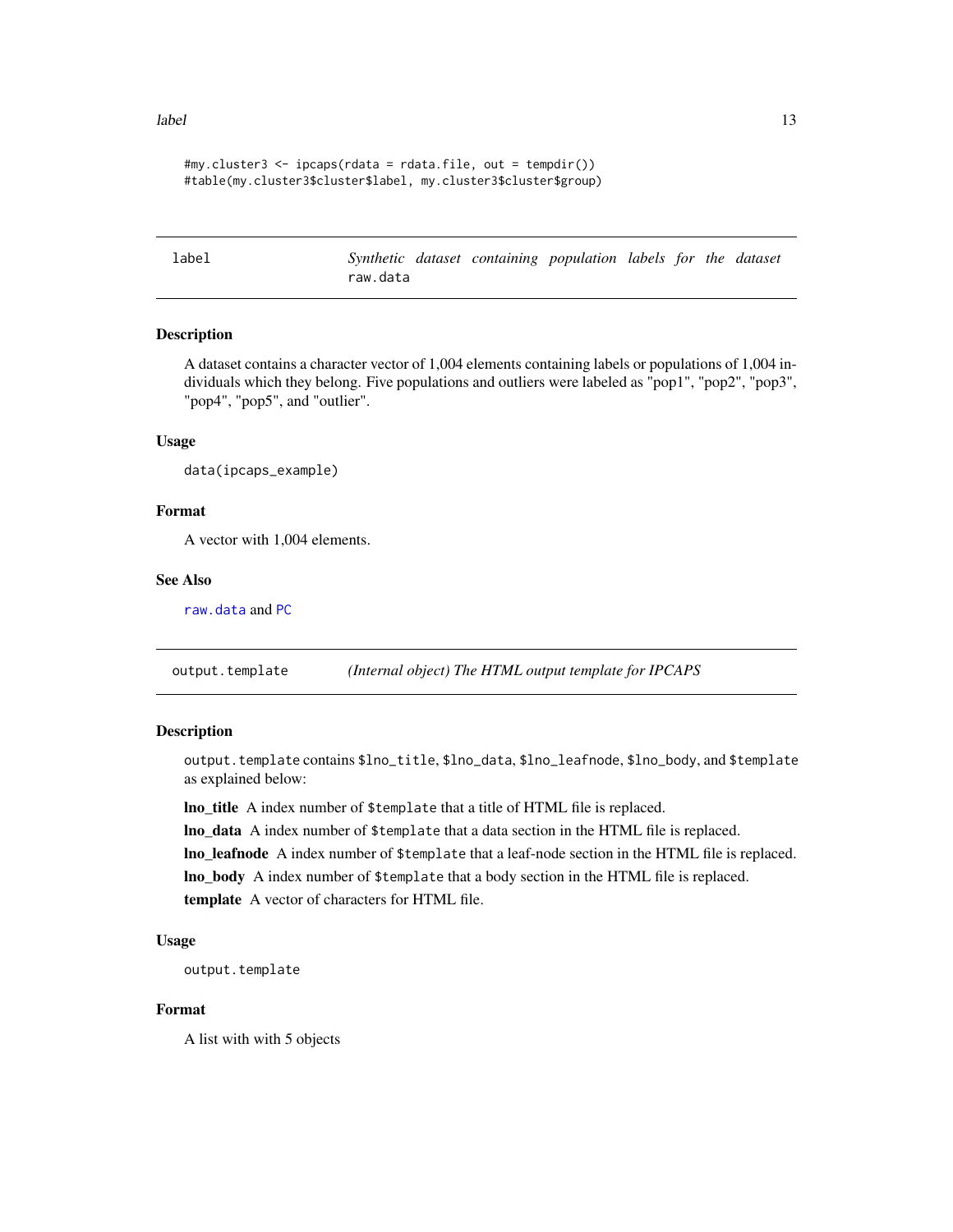<span id="page-13-0"></span>pasre.categorical.data

*(Internal function) Manipulate categorical input files*

# Description

(Internal function) Manipulate categorical input files

#### Usage

pasre.categorical.data(files)

#### Arguments

files IPCAPS supports categorical data, which rows represent features and columns represent subjects or individuals. Each column needs to be separated by a space or a tab. A big text file should be divided into smaller files to load faster. For instance, to input 3 files, use as: files=c( 'input1.txt', 'input2.txt', 'input3.txt').

#### Value

A data frame of input data

<span id="page-13-1"></span>PC *Synthetic dataset containing the top 10 principal components (PC) from the dataset* raw.data

#### Description

A dataset contains a numeric matrix of 1,004 rows and 10 columns of top 10 PCs calculated from the dataset raw.data. The PCs were calculated using linear principal component analysis (PCA), see more datails at KRIS::cal.pc.linear

# Usage

```
data(ipcaps_example)
```
#### Format

A matrix with 10 columns and 1,004 rows

# See Also

[raw.data](#page-17-1) and [label](#page-12-1)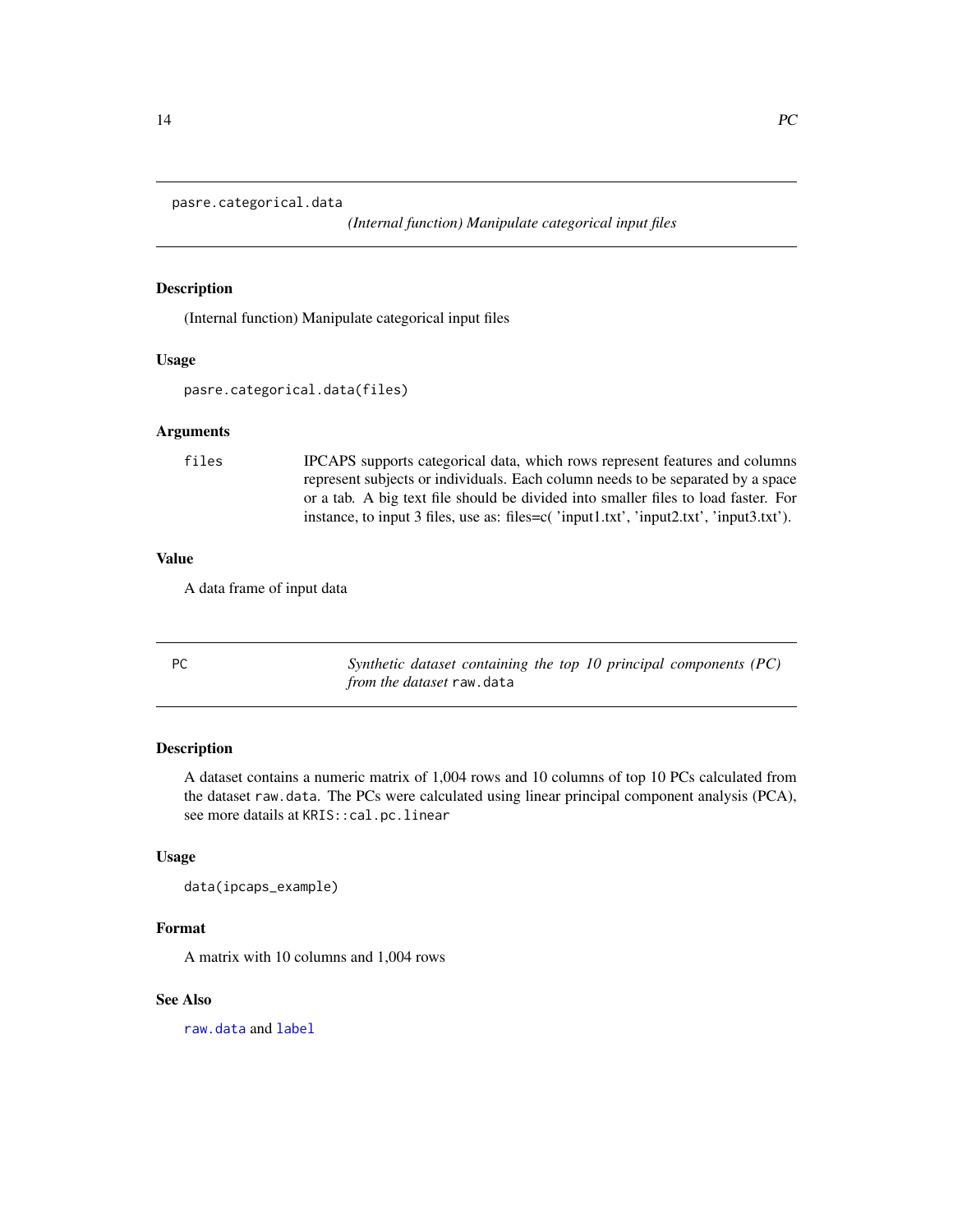<span id="page-14-0"></span>

# Description

(Internal function) Perform the post-processing step of IPCAPS

#### Usage

```
postprocess(result.dir, reanalysis = FALSE)
```
# Arguments

| result.dir | A result directory as the \$output object returned from the ipcaps function. |
|------------|------------------------------------------------------------------------------|
| reanalysis | (Unimplemented) To specify whether it is re-analysis or not. If TRUE, it is  |
|            | re-analysis, otherwise it is not. Default = FALSE.                           |

# Value

A data frame of clustering result containing 4 columns; group, node, label, row.number, as described below for more details:

- group represents group membership of IPCAPS result.
- node represents node numbers of IPCAPS result.
- label represents labels of rows in orginal input data.
- row.number represents row numbers of orginal input data.

preprocess *(Internal function) Perform the pre-processing step of IPCAPS*

# Description

(Internal function) Perform the pre-processing step of IPCAPS

#### Usage

```
preprocess(
  files,
  label.file,
  lab.col,
  rdata.infile,
  bed.infile,
  cate.list,
  result.dir,
  threshold,
```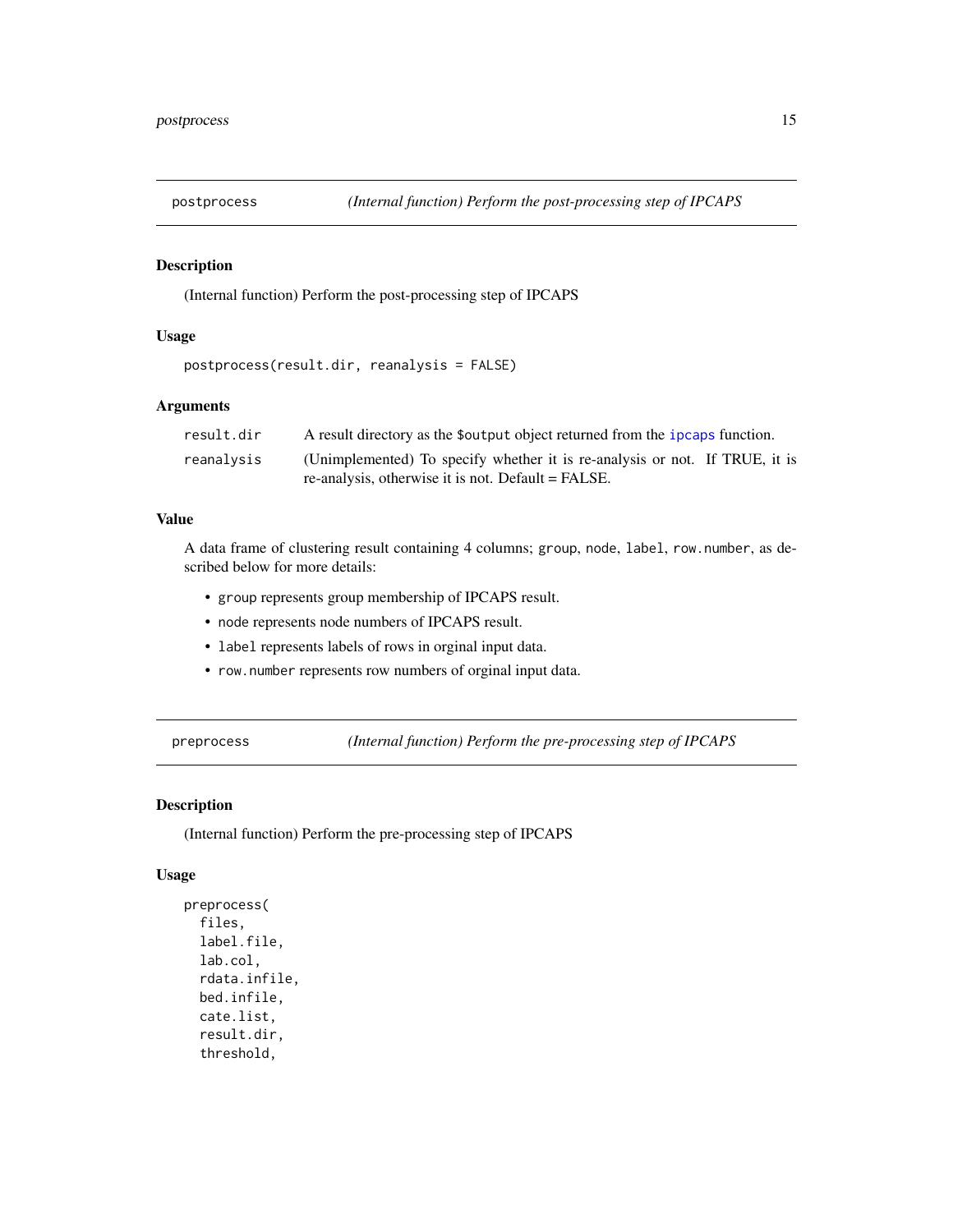```
min.fst,
 max.thread = NA,
 reanalysis = FALSE,
 \text{method} = \text{"mix",}min.in.group = 20,datatype = "snp",
 nonlinear = FALSE,
 missing.char = NA,
  regression.file = NA,
  regression.col.first = NA,
  regression.col.last = NA,
 reg.method = "linear",
 plot.as.pdf = NA,
 no.plot = NA
\mathcal{L}
```

| files        | IPCAPS supports SNPs encoded as 0, 1 and 2 (dosage encoding). Rows repre-<br>sent SNPs and columns represent subjects. Each column needs to be separated<br>by a space or a tab. A big text file should be divided into smaller files to load<br>faster. For instance, to input 3 files, use as: files=c('input1.txt', 'input2.txt',<br>'input3.txt').                                                 |
|--------------|--------------------------------------------------------------------------------------------------------------------------------------------------------------------------------------------------------------------------------------------------------------------------------------------------------------------------------------------------------------------------------------------------------|
| label.file   | An additional useful information (called "labels" in IPCAPS) related subject,<br>for example, geographic location or disease phenotype. These labels (one at a<br>time) are used in displaying the clustering outcome of IPCAPS. A label file must<br>contain at least one column. However, it may contain more than one column in<br>which case each column need to be separated by a space or a tab. |
| lab.col      | The label in the label file to be used in the tree-like display of IPCAPS clustering<br>results.                                                                                                                                                                                                                                                                                                       |
| rdata.infile | In case of re-analysis, it is convenient to run IPCAPS using the file rawdata.RData<br>generated by IPCAPS. This file contains a matrix of SNPs (raw.data) and a vec-<br>tor of labels (label).                                                                                                                                                                                                        |
| bed.infile   | A PLINK binary format consists of 3 files; bed, bim, and fam. To generate<br>these files from PLINK, use option -make-bed. See more details at: http:<br>//zzz.bwh.harvard.edu/plink/data.shtml.                                                                                                                                                                                                       |
| cate.list    | (Unimplemented) A list of categorical input file (text). For instance, to input 3<br>files, use as: files=c('input1.txt', 'input2.txt', 'input3.txt').                                                                                                                                                                                                                                                 |
| result.dir   | To set an absolute path for IPCAPS output. If the specified output directory<br>already exists, result files are saved in sub-directories cluster_out, cluster_out1,<br>cluster_out2, etc.                                                                                                                                                                                                             |
| threshold    | Cutoff value for Eigen Fit.                                                                                                                                                                                                                                                                                                                                                                            |
| min.fst      | Minimum Fst between a pair of subgroups.                                                                                                                                                                                                                                                                                                                                                               |
| max.thread   | (Require the parallelization patch) Maximum number of concurrent threads.                                                                                                                                                                                                                                                                                                                              |
| reanalysis   | (Unimplemented) To specify whether it is re-analysis or not. If TRUE, it is<br>re-analysis, otherwise it is not. Default = FALSE.                                                                                                                                                                                                                                                                      |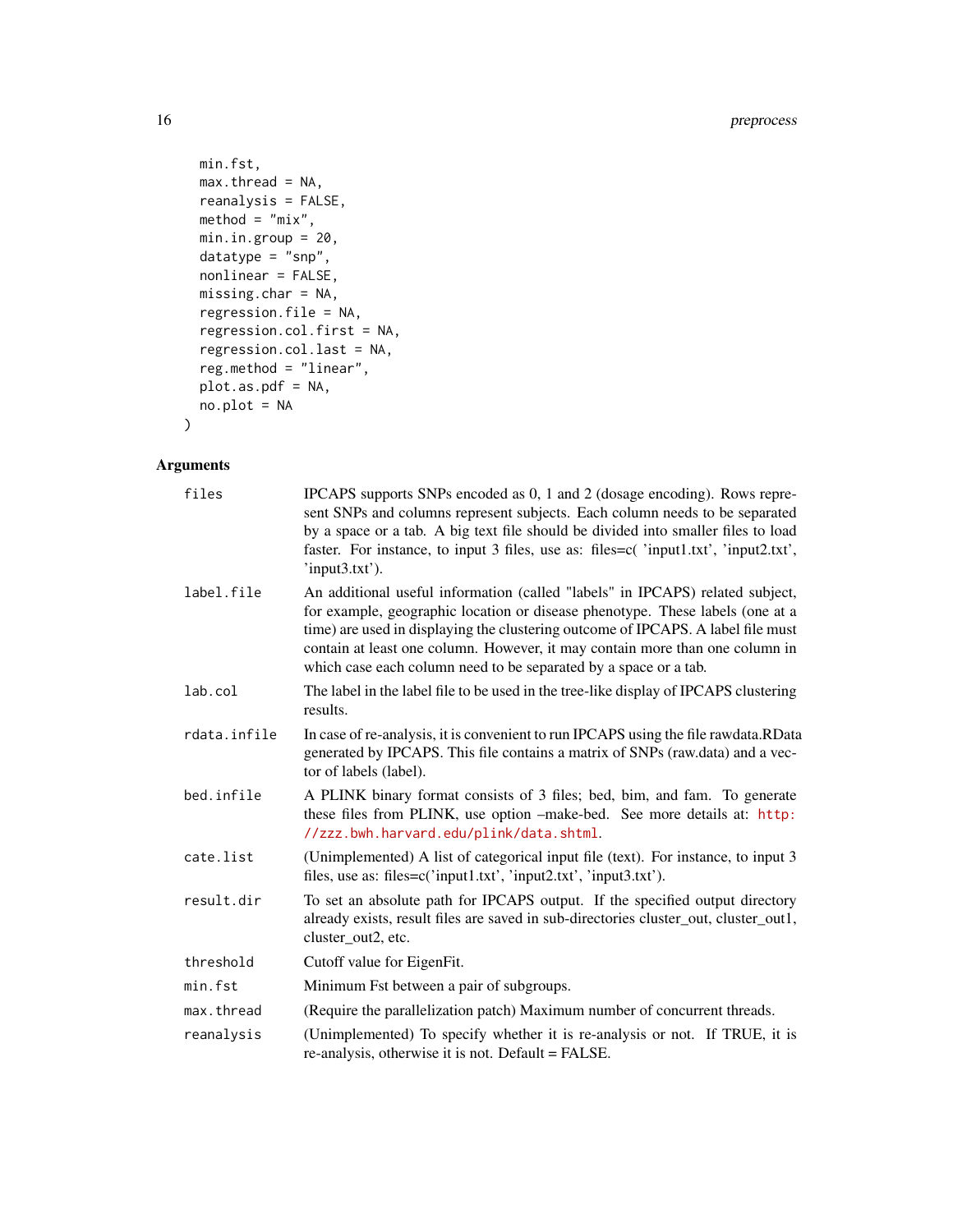<span id="page-16-0"></span>

| method               | The internal clustering method. It can be set to "mix" (rubikclust $\&$ mixmod),<br>"mixmod" (Lebret et al., 2015), "clara" (R: Clustering Large Applications),<br>"pam" (R: Partitioning Around Medoids (PAM) Object), "meanshift" (Wang,<br>2016), "apcluster" (Bodenhofer et al., 2016), and "hclust" (R: Hierarchical Clus-<br>tering). Default $=$ "mix". |
|----------------------|----------------------------------------------------------------------------------------------------------------------------------------------------------------------------------------------------------------------------------------------------------------------------------------------------------------------------------------------------------------|
| min.in.group         | Minimum number of individuals to constitute a cluster or subgroup.                                                                                                                                                                                                                                                                                             |
| datatype             | To specify whether the input data are 'snp' or other type. Defalut $=$ 'snp'.                                                                                                                                                                                                                                                                                  |
| nonlinear            | (Unimplemented) To specify whether linear or non-linear method is used for<br>IPCAPS analysis. If TRUE, non-linear method is used, otherwise linear method<br>is used. Default $=$ FALSE.                                                                                                                                                                      |
| missing.char         | Symbol used for missing genotypes. Default = NA.                                                                                                                                                                                                                                                                                                               |
| regression.file      |                                                                                                                                                                                                                                                                                                                                                                |
|                      | A file of covariates; one covariate per column. SNPs can be adjusted for these<br>covariates via regression modeling and residual computation.                                                                                                                                                                                                                 |
| regression.col.first |                                                                                                                                                                                                                                                                                                                                                                |
|                      | Refer to a covariate file, the first covariate to be considered as confounding vari-<br>able.                                                                                                                                                                                                                                                                  |
| regression.col.last  |                                                                                                                                                                                                                                                                                                                                                                |
|                      | Refer to a covariate file, the last covariate to be considered as confounding vari-<br>able. All the variables in between the cov.col.first and cov.col.last will be con-<br>sidered in the adjustment process.                                                                                                                                                |
| reg.method           | (Fixed) Specify a method for regression analysis. Default = 'linear'.                                                                                                                                                                                                                                                                                          |
| plot.as.pdf          | To export plots as PDF. When omitted, plots are saved as PNG.                                                                                                                                                                                                                                                                                                  |
| no.plot              | No plot is generated if this option is TRUE. This option is useful when the sys-<br>tem does not support $X$ Windows in the unix based system. Default = FALSE.                                                                                                                                                                                                |

A data frame of input data.

process.each.node *(Internal function) Perform the iterative process for each node*

# Description

(Internal function) Perform the iterative process for each node

# Usage

```
process.each.node(node, work.dir)
```

| node     | An integer representing the current node number which is being analyzed. |
|----------|--------------------------------------------------------------------------|
| work.dir | A working directory.                                                     |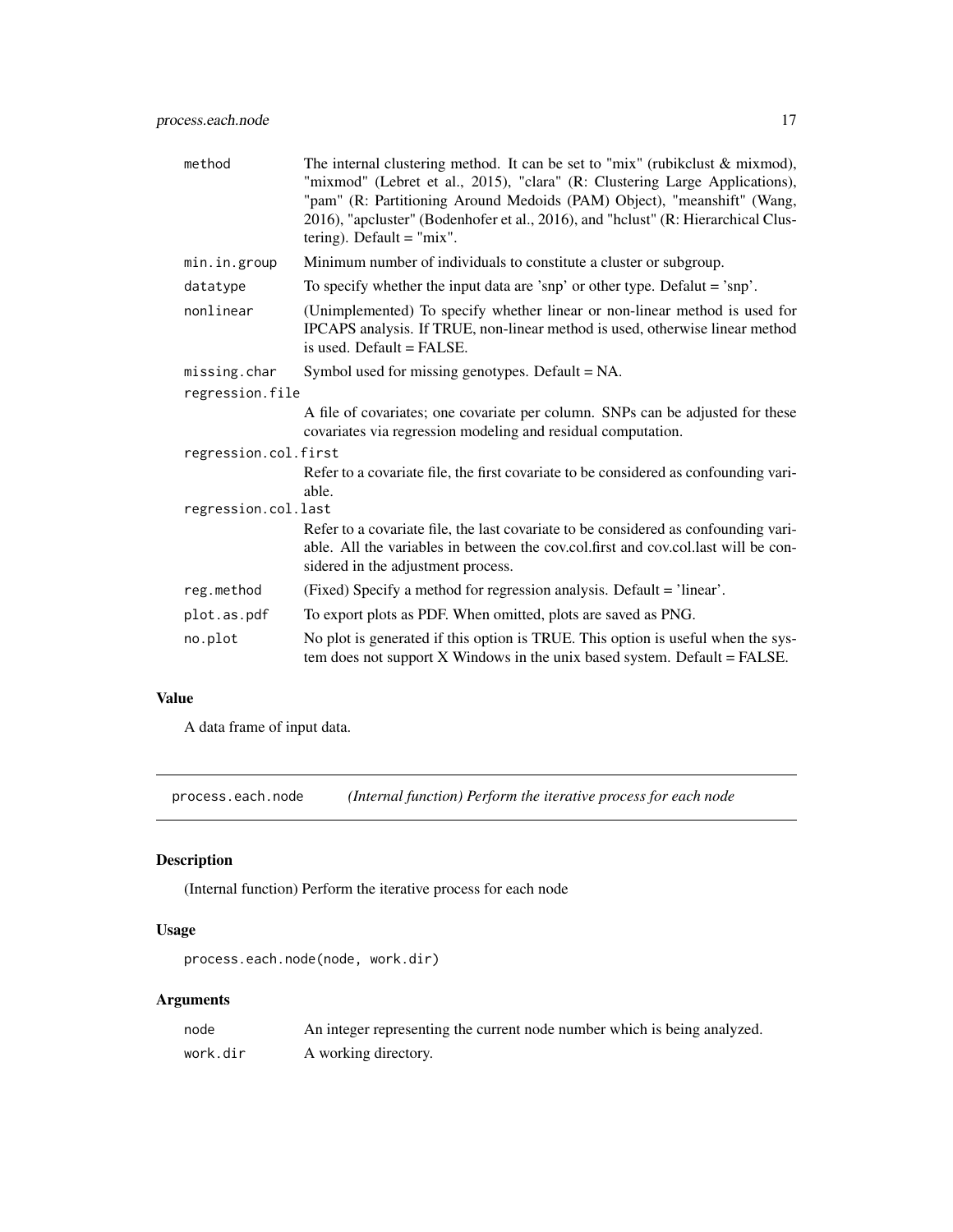<span id="page-17-0"></span>NULL

<span id="page-17-1"></span>raw.data *Synthetic dataset containing single nucleotide polymorphisms (SNP)*

#### Description

The raw.data is the simulated dataset which consists of 3,000 independent SNPs and 1,004 individuals belonging to one of 5 populations (200 individuals each) and 4 outlying individuals. The matrix raw. data contains the number 0, 1, and 2 representing SNP in additive coding. The pairwise genetic distance between populations are listed below (see Balding, 1995):

|      | pop1   | pop2   | pop3   | pop4   | pop <sub>5</sub> |
|------|--------|--------|--------|--------|------------------|
| pop1 |        | 0.0040 | 0.0059 | 0.0085 | 0.0101           |
| pop2 | 0.0040 |        | 0.0055 | 0.0082 | 0.0099           |
| pop3 | 0.0059 | 0.0055 |        | 0.0104 | 0.0119           |
| pop4 | 0.0085 | 0.0082 | 0.0104 |        | 0.0139           |
| pop5 | 0.0101 | 0.0099 | 0.0119 | 0.0139 |                  |

# Usage

data(ipcaps\_example)

#### Format

A matrix with 3,000 columns and 1,004 rows

#### References

Balding, D.J., and Nichols, R.A. (1995). A method for quantifying differentiation between populations at multi-allelic loci and its implications for investigating identity and paternity. Genetica 96, 3-12.

#### See Also

[label](#page-12-1) and [PC](#page-13-1)

| replace.missing | (Internal function) Replace missing values by specified values, inter- |
|-----------------|------------------------------------------------------------------------|
|                 | nally used for parallelization                                         |

# Description

(Internal function) Replace missing values by specified values, internally used for parallelization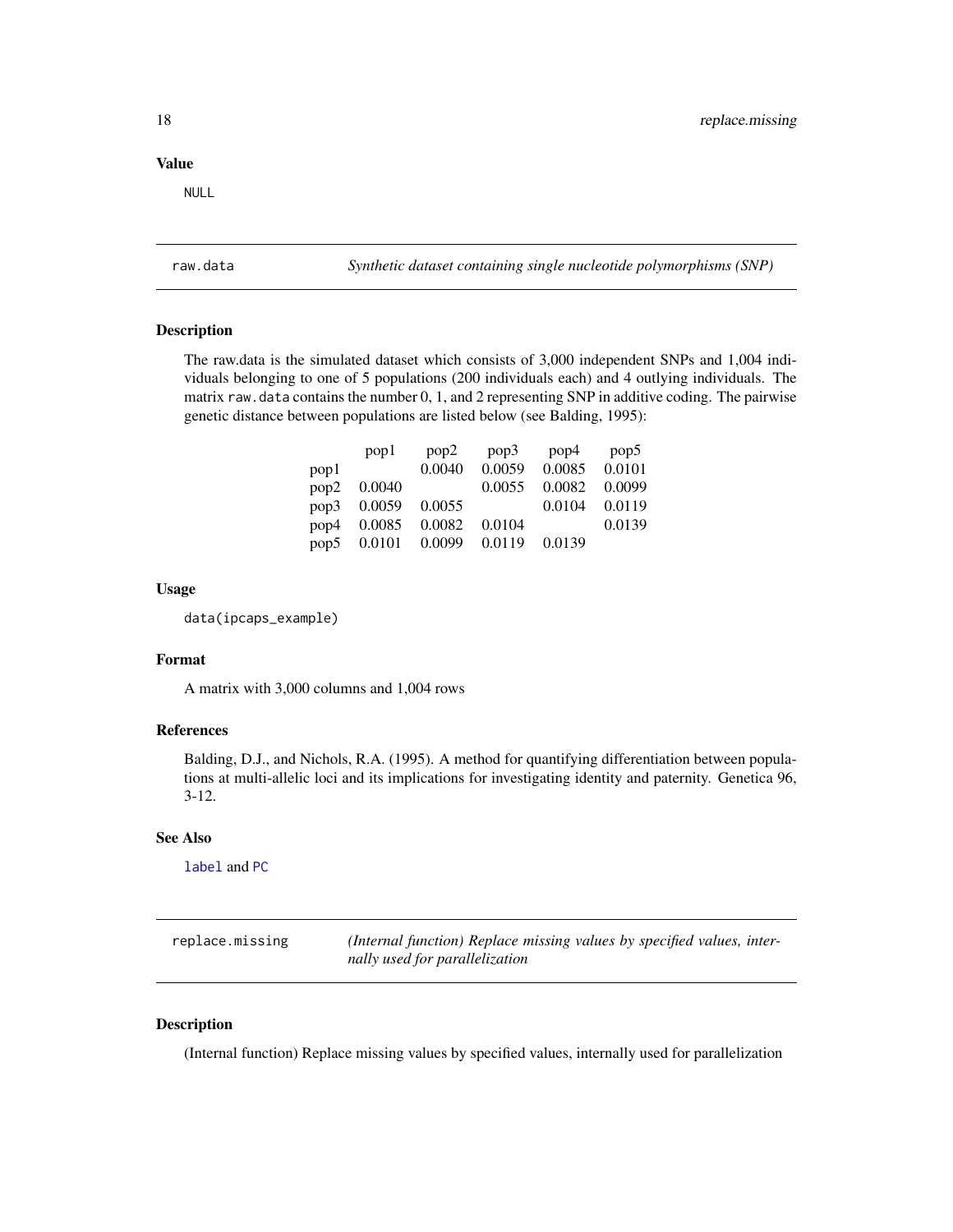# <span id="page-18-0"></span>save.eigenplots.html 19

# Usage

replace.missing(X, missing = NA, rep)

#### Arguments

| X.      | A vector of data                                                              |
|---------|-------------------------------------------------------------------------------|
| missing | The old characters representing a missing value, for example, 'NA' or '-'     |
| rep     | The new characters to replace the old characters, for example, 'NULL' or '-1' |

# Value

A vector of data with replaced character for miss values

<span id="page-18-1"></span>save.eigenplots.html *Generate HTML file for EigenFit plots*

# Description

Generate HTML file called 'tree\_scree.html' from the result of [ipcaps](#page-8-1). This function is a part of workflow in [save.plots](#page-20-1). The clustering result is shown as a tree rendering by the online Google Organizational Chart library. Note that the Internet is required to view the HTML file.

# Usage

```
save.eigenplots.html(output.dir)
```
#### Arguments

output.dir A result directory as the \$output object returned from the [ipcaps](#page-8-1) function.

# Details

After running, this function generates the file called 'tree\_scree.html' in the same result directory. All plots are generated and saved as image files in the sub-directory 'images'.

# Value

NULL

# See Also

[save.html](#page-19-1), [save.plots](#page-20-1), [save.plots.cluster.html](#page-21-1), and [save.plots.label.html](#page-22-1)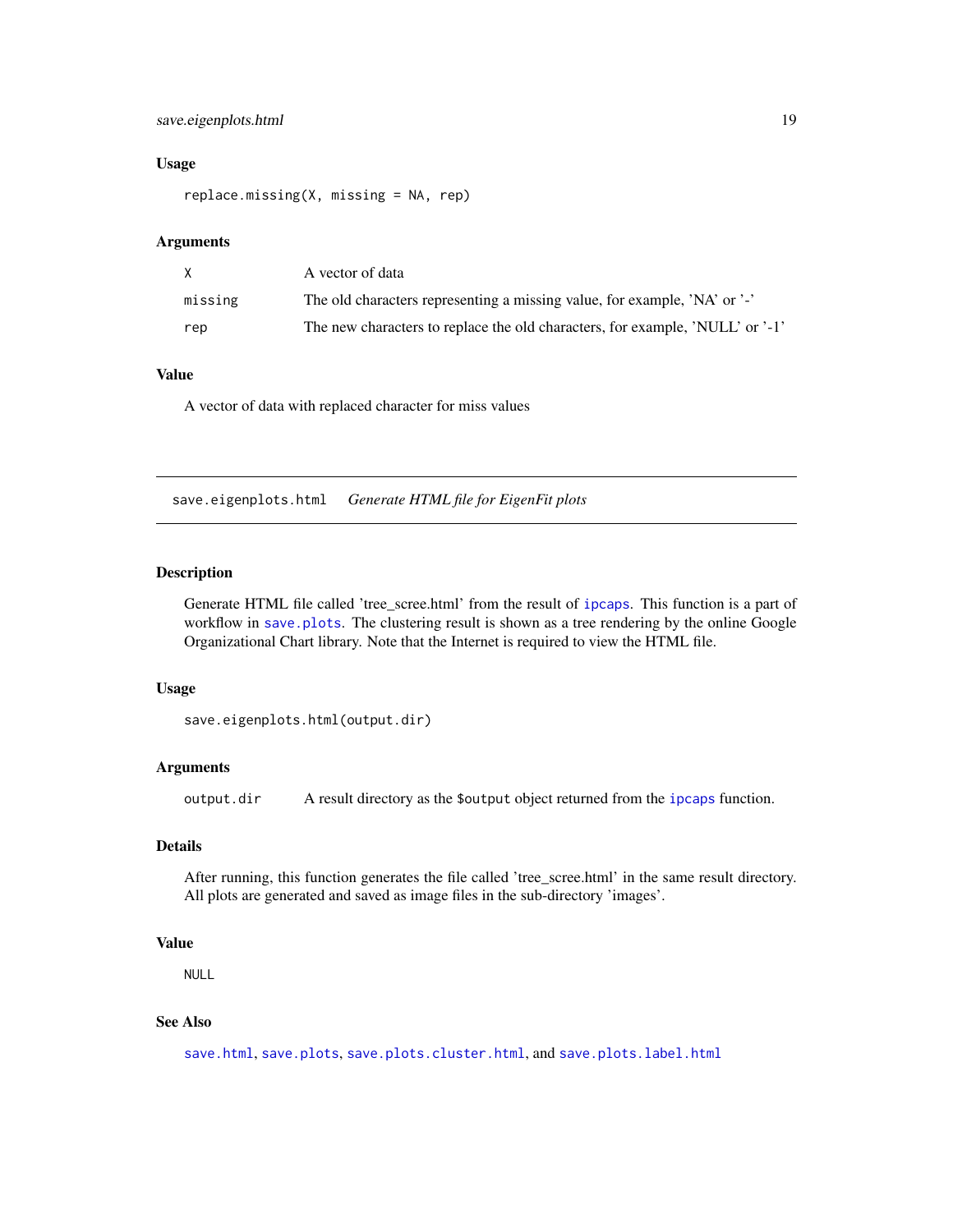# <span id="page-19-0"></span>Examples

```
# Importantly, bed file, bim file, and fam file are required
# Use the example files embedded in the package
BED.file <- system.file("extdata","ipcaps_example.bed",package="IPCAPS")
LABEL.file <- system.file("extdata","ipcaps_example_individuals.txt.gz",package="IPCAPS")
my.cluster <- ipcaps(bed=BED.file,label.file=LABEL.file,lab.col=2,out=tempdir())
#Here, to generate HTML file
save.eigenplots.html(my.cluster$output.dir)
```
<span id="page-19-1"></span>save.html *Generate HTML file for clustering result in text mode*

# Description

Generate HTML file called 'tree\_text.html' from the result of [ipcaps](#page-8-1). The clustering result is shown as a tree rendering by the online Google Organizational Chart library. Note that the Internet is required to view the HTML file.

#### Usage

save.html(output.dir)

# Arguments

output.dir A result directory as the \$output object returned from the [ipcaps](#page-8-1) function.

# Details

After running, this function generates the file called 'tree\_text.html' in the same result directory.

#### Value

NULL

# See Also

[save.plots](#page-20-1), [save.plots.cluster.html](#page-21-1), [save.eigenplots.html](#page-18-1), and [save.plots.label.html](#page-22-1)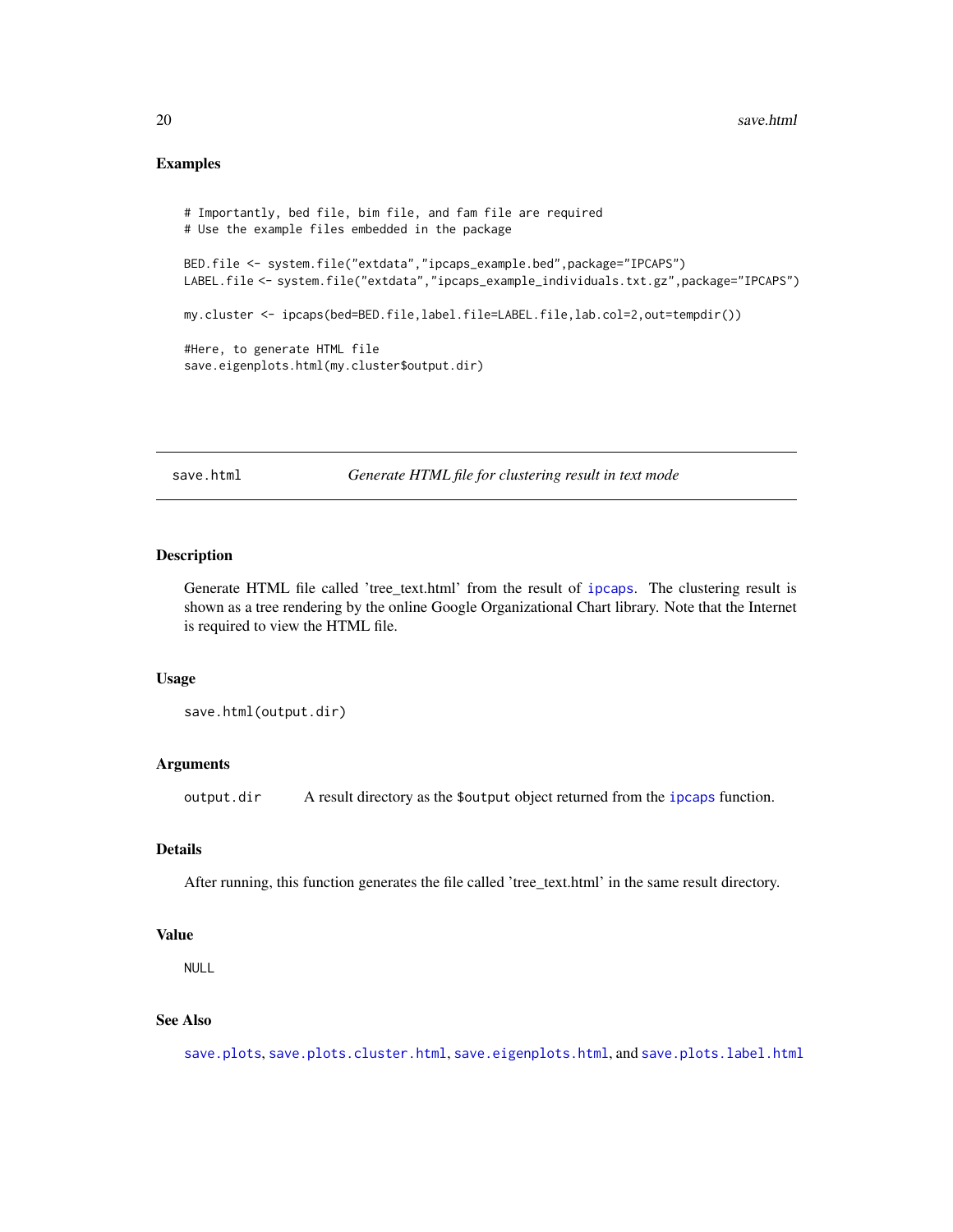#### <span id="page-20-0"></span>save.plots 21

#### Examples

```
# Importantly, bed file, bim file, and fam file are required
# Use the example files embedded in the package
BED.file <- system.file("extdata","ipcaps_example.bed",package="IPCAPS")
LABEL.file <- system.file("extdata","ipcaps_example_individuals.txt.gz",package="IPCAPS")
my.cluster <- ipcaps(bed=BED.file,label.file=LABEL.file,lab.col=2,out=tempdir())
#Here, to generate HTML file
save.html(my.cluster$output.dir)
```
<span id="page-20-1"></span>save.plots *Workflow to generate HTML files for all kinds of plots*

# Description

Generate HTML files and all image files (plots) from the result of [ipcaps](#page-8-1). The clustering result is shown as a tree rendering by the online Google Organizational Chart library. Note that the Internet is required to view the HTML files.

#### Usage

```
save.plots(output.dir)
```
#### Arguments

output.dir A result directory as the \$output object returned from the [ipcaps](#page-8-1) function.

# Details

After running, this function generates all plots and saves as image files in the sub-directory 'images'. It calls [save.plots.cluster.html](#page-21-1), [save.eigenplots.html](#page-18-1), and [save.plots.label.html](#page-22-1) to generate all HTML files.

#### Value

NULL

#### See Also

[save.html](#page-19-1), [save.plots.cluster.html](#page-21-1), [save.eigenplots.html](#page-18-1), and [save.plots.label.html](#page-22-1)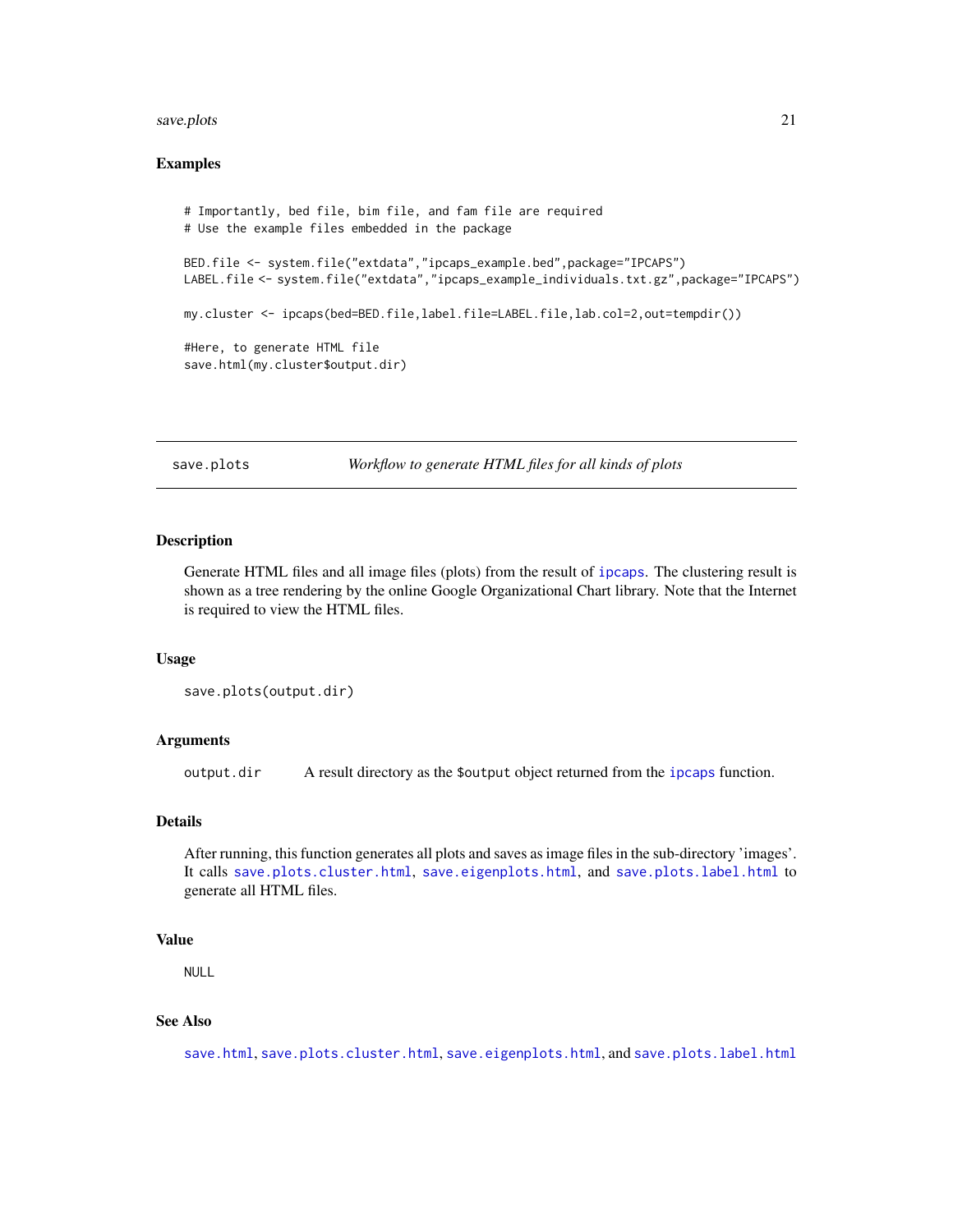# <span id="page-21-0"></span>Examples

```
# Importantly, bed file, bim file, and fam file are required
# Use the example files embedded in the package
BED.file <- system.file("extdata","ipcaps_example.bed",package="IPCAPS")
LABEL.file <- system.file("extdata","ipcaps_example_individuals.txt.gz",package="IPCAPS")
my.cluster <- ipcaps(bed=BED.file,label.file=LABEL.file,lab.col=2,out=tempdir())
#Here, to generate all plots and HTML files
save.plots.label.html(my.cluster$output.dir)
```
<span id="page-21-1"></span>save.plots.cluster.html

*Generate HTML file for scatter plots which all data points are highlighted by IPCAPS clusters*

#### Description

Generate HTML file called 'tree\_scatter\_cluster.html' from the result of [ipcaps](#page-8-1). This function is a part of workflow in [save.plots](#page-20-1). The clustering result is shown as a tree rendering by the online Google Organizational Chart library. Note that the Internet is required to view the HTML file.

#### Usage

save.plots.cluster.html(output.dir)

#### Arguments

output.dir A result directory as the \$output object returned from the [ipcaps](#page-8-1) function.

# Details

After running, this function generates the file called 'tree\_scatter\_cluster.html' in the same result directory. All plots are generated and saved as image files in the sub-directory 'images'.

# Value

NULL

# See Also

[save.html](#page-19-1), [save.plots](#page-20-1), [save.eigenplots.html](#page-18-1), and [save.plots.label.html](#page-22-1)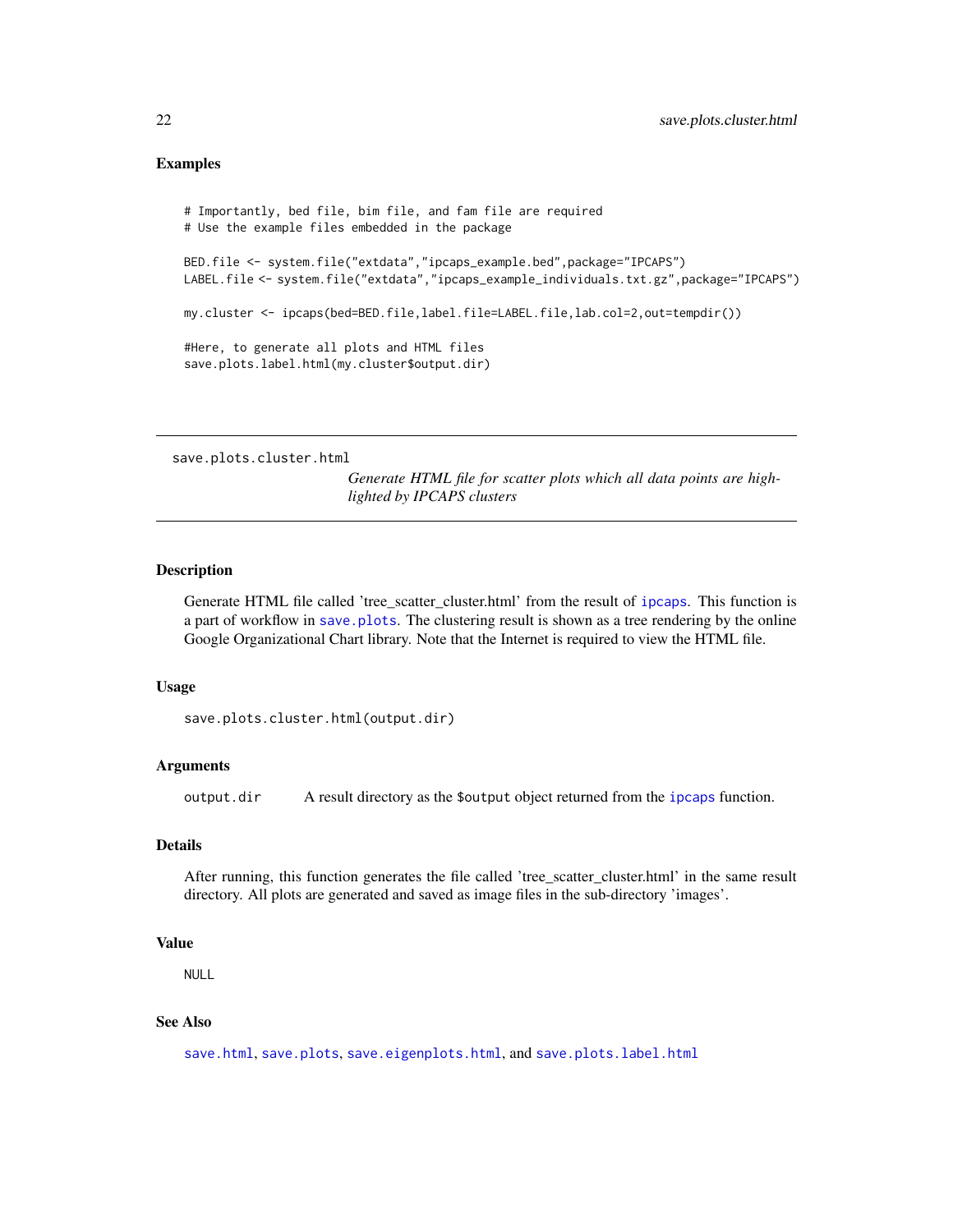# <span id="page-22-0"></span>save.plots.label.html 23

#### Examples

```
# Importantly, bed file, bim file, and fam file are required
# Use the example files embedded in the package
BED.file <- system.file("extdata","ipcaps_example.bed",package="IPCAPS")
LABEL.file <- system.file("extdata","ipcaps_example_individuals.txt.gz",package="IPCAPS")
my.cluster <- ipcaps(bed=BED.file,label.file=LABEL.file,lab.col=2,out=tempdir())
#Here, to generate HTML file
save.plots.cluster.html(my.cluster$output.dir)
```
<span id="page-22-1"></span>save.plots.label.html *Generate HTML file for scatter plots which data points are highlighted by given labels*

#### **Description**

Generate HTML file called 'tree\_scatter\_label.html' from the result of [ipcaps](#page-8-1). This function is a part of workflow in [save.plots](#page-20-1). The clustering result is shown as a tree rendering by the online Google Organizational Chart library. Note that the Internet is required to view the HTML file.

#### Usage

```
save.plots.label.html(output.dir)
```
# Arguments

output.dir A result directory as the \$output object returned from the [ipcaps](#page-8-1) function.

# Details

After running, this function generates the file called 'tree\_scatter\_label.html' in the same result directory. All plots are generated and saved as image files in the sub-directory 'images'.

#### Value

NULL

# See Also

[save.html](#page-19-1), [save.plots](#page-20-1), [save.plots.cluster.html](#page-21-1), and [save.eigenplots.html](#page-18-1)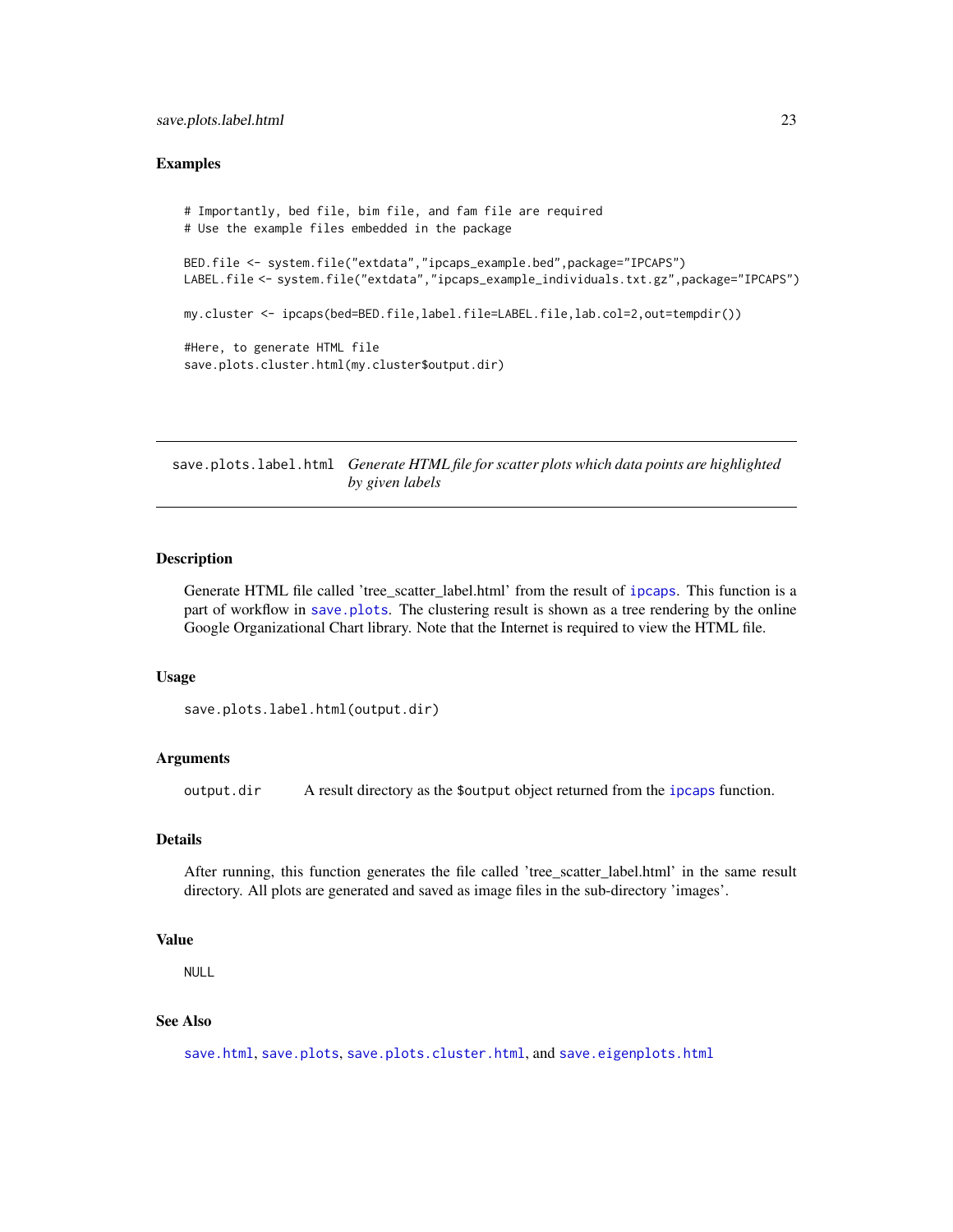# Examples

```
# Importantly, bed file, bim file, and fam file are required
# Use the example files embedded in the package
BED.file <- system.file("extdata","ipcaps_example.bed",package="IPCAPS")
LABEL.file <- system.file("extdata","ipcaps_example_individuals.txt.gz",package="IPCAPS")
my.cluster <- ipcaps(bed=BED.file,label.file=LABEL.file,lab.col=2,out=tempdir())
#Here, to generate HTML file
save.plots.label.html(my.cluster$output.dir)
```
top.discriminator *Detecting top discriminators between two groups*

#### Description

Detects top discriminators that contribute to group separation based on the fixation index (Fst).

# Usage

```
top.discriminator(
 cluster.obj = NULL,
 group1,
 group2,
 bim.file,
 use.node.number = FALSE,
 num.top = 100,percentile = 0.9,
 use.percentile = FALSE,
 use.path = FALSE,result.path = NULL
)
```

| cluster.obj     | The object which is returned from ipcaps. This parameter is used when use . path<br>is FALSE.                                                                                                                                       |
|-----------------|-------------------------------------------------------------------------------------------------------------------------------------------------------------------------------------------------------------------------------------|
| group1          | To specify the first group number to be compared. (also see use . node . number)                                                                                                                                                    |
| group2          | To specify the second group number to be compared. (also see use . node . number)                                                                                                                                                   |
| bim.file        | Option: In case that SNP information is not provided to ipcaps, an absolute<br>path of SNP information file is required. It needs to be in PLINK format (bim).<br>See more details at: http://zzz.bwh.harvard.edu/plink/data.shtml. |
| use.node.number |                                                                                                                                                                                                                                     |
|                 | To specify whether a group number or a node number is be used. If TRUE, a<br>node nubmer is used instead. Default = FALSE.                                                                                                          |

<span id="page-23-0"></span>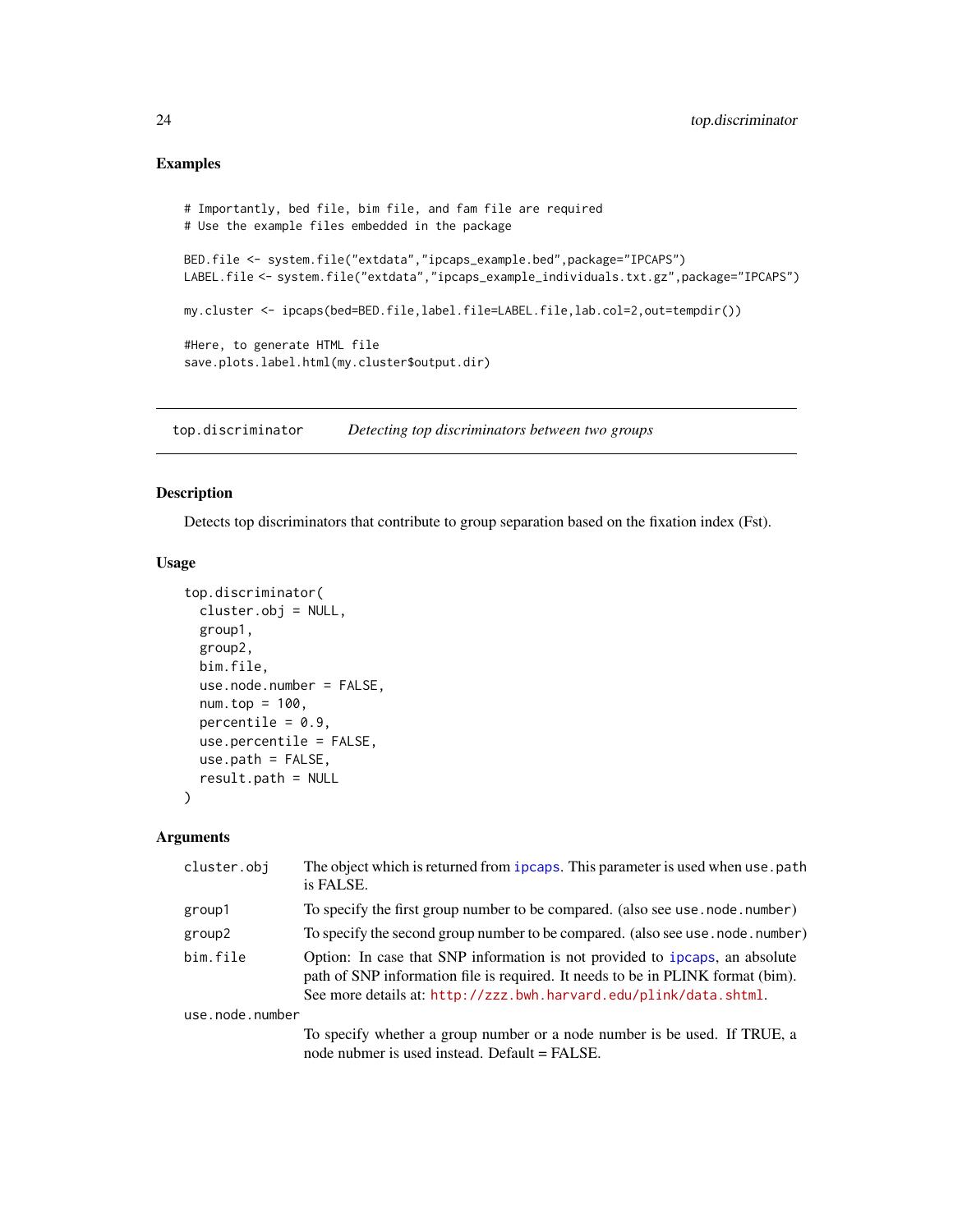| num.top        | A number of top Fst SNPs to be returned. This parameter is used when percentile<br>is FALSE. Default $= 100$ .                                                                                                                    |
|----------------|-----------------------------------------------------------------------------------------------------------------------------------------------------------------------------------------------------------------------------------|
| percentile     | A percentile for top Fst SNPs to be returned. This parameter is used when<br>percentile is TRUE. Default = $0.999$ .                                                                                                              |
| use.percentile | A logical value to indicate whether percentile is used instead of num. top.<br>This parameter is used when percentile is TRUE. Default = FALSE.                                                                                   |
| use.path       | A logical value to indicate whether result, path is used instead of cluster, obj.<br>Importantly, result path needs to be set. This parameter only work with the<br>IPCAPS's result from version 1.1.7 onward. Default $=$ FALSE. |
| result.path    | A path to an result directory of IPCAPS. This parameter is used when use path<br>is TRUE. This parameter only work with the IPCAPS's result from version 1.1.7<br>onward.                                                         |

The returned value is a data.frame of SNP information sorting by Fst in descending order, which contains 7 columns, chr, SNP, centimorgans, position, allele1, allele2, and Fst. The column 1-6 are SNP information from the bim file. The column Fst contains estimated Fst between group1 and group2.

#### Examples

```
# Importantly, bed file, bim file, and fam file are required
# Use the example files embedded in the package
BED.file <- system.file("extdata","ipcaps_example.bed",package="IPCAPS")
LABEL.file <- system.file("extdata","ipcaps_example_individuals.txt.gz",package="IPCAPS")
my.cluster <- ipcaps(bed=BED.file,label.file=LABEL.file,lab.col=2,out=tempdir())
table(my.cluster$cluster$label,my.cluster$cluster$group)
# 1 2 3 4 5 6
# outlier4 5 4 1 0 0 0
# pop1 0 0 0 0 250 0
# pop2 0 0 0 0 0 250
# pop3 0 0 0 250 0 0
#Identify top discriminators between groups, for example, group 4 and group 5
top.snp <-top.discriminator(my.cluster,4,5)
#or, specify the bim file
#top.snp <-top.discriminator(my.cluster,4,5,bim.file="ipcaps_example.bim")
head(top.snp)
# chr SNP centimorgans position allele1 allele2 Fst
#V5452 1 marker5452 0 54520000 A T 0.11337260
#V2348 1 marker2348 0 23480000 A T 0.11194490
#V8244 1 marker8244 0 82440000 A T 0.09556580
#V5972 1 marker5972 0 59720000 A T 0.08747794
#V3561 1 marker3561 0 35610000 A T 0.08725860
#V8419 1 marker8419 0 84190000 A T 0.08293494
```
#Alternatively, specify the previous result directory of IPCAPS and identify #top discriminators between groups, for example, group 4 and group 5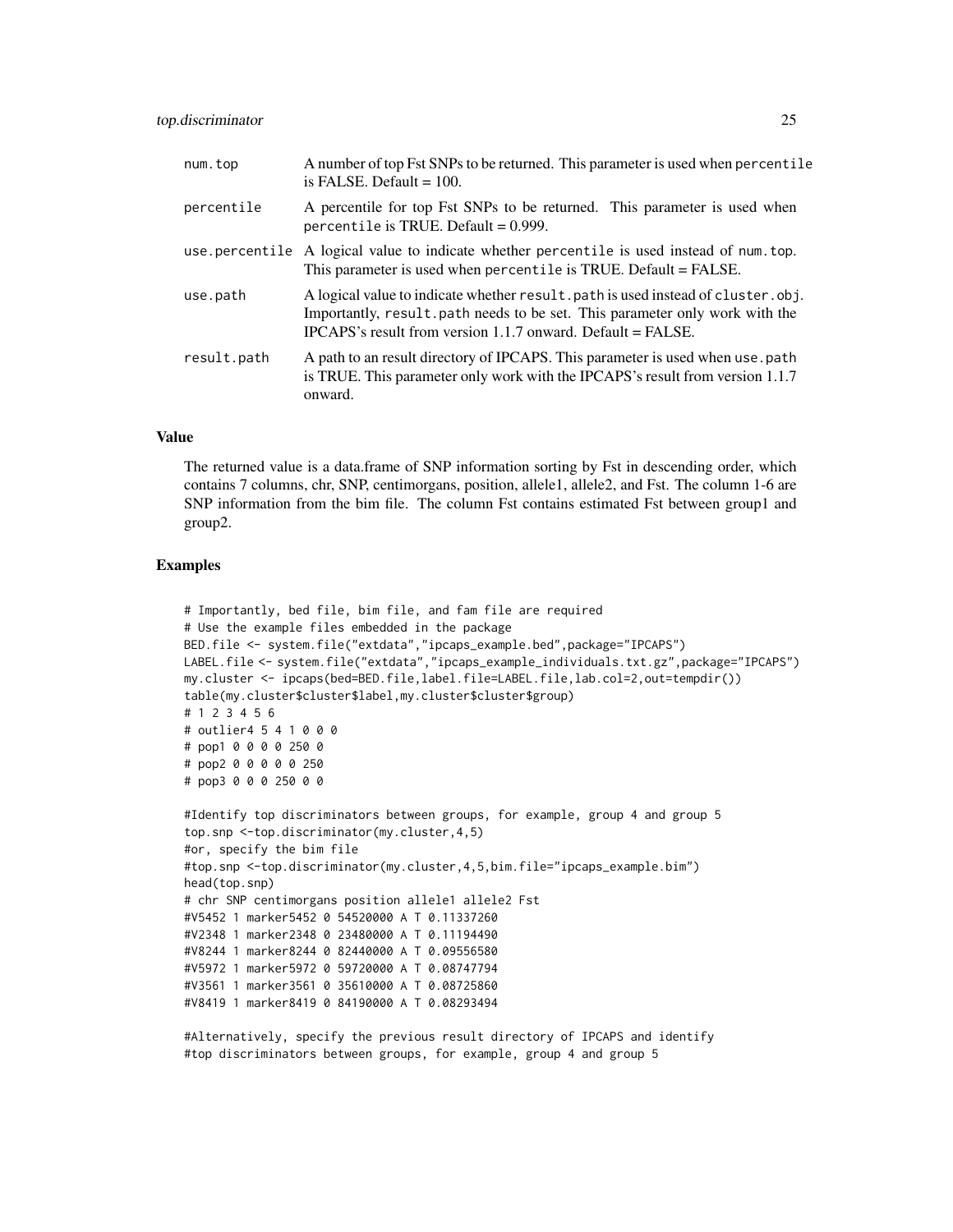```
previous.res.path <- my.cluster$output.dir
top.snp <-top.discriminator(result.path = previous.res.path, use.path = TRUE,
group1 = 4, group2 = 5)head(top.snp)
#Identify top discriminators between groups, for example, group 4 and group 5
top.snp <-top.discriminator(my.cluster,4,5)
#or, specify the bim file
#top.snp <-top.discriminator(my.cluster,4,5,bim.file="ipcaps_example.bim")
dim(top.snp)
head(top.snp)
#Here, it is possible to select the top Fst SNPs based on a percentile.
top.snp <-top.discriminator(my.cluster,4,5, percentile = 0.9,
use.percentile = TRUE)
dim(top.snp)
head(top.snp)
#Identify top discriminators between groups, for example, node 7 and node 8
top.snp2 <-top.discriminator(my.cluster,7,8,use.node.number=TRUE)
head(top.snp2)
# chr SNP centimorgans position allele1 allele2 Fst
#V5452 1 marker5452 0 54520000 A T 0.11337260
#V2348 1 marker2348 0 23480000 A T 0.11194490
```